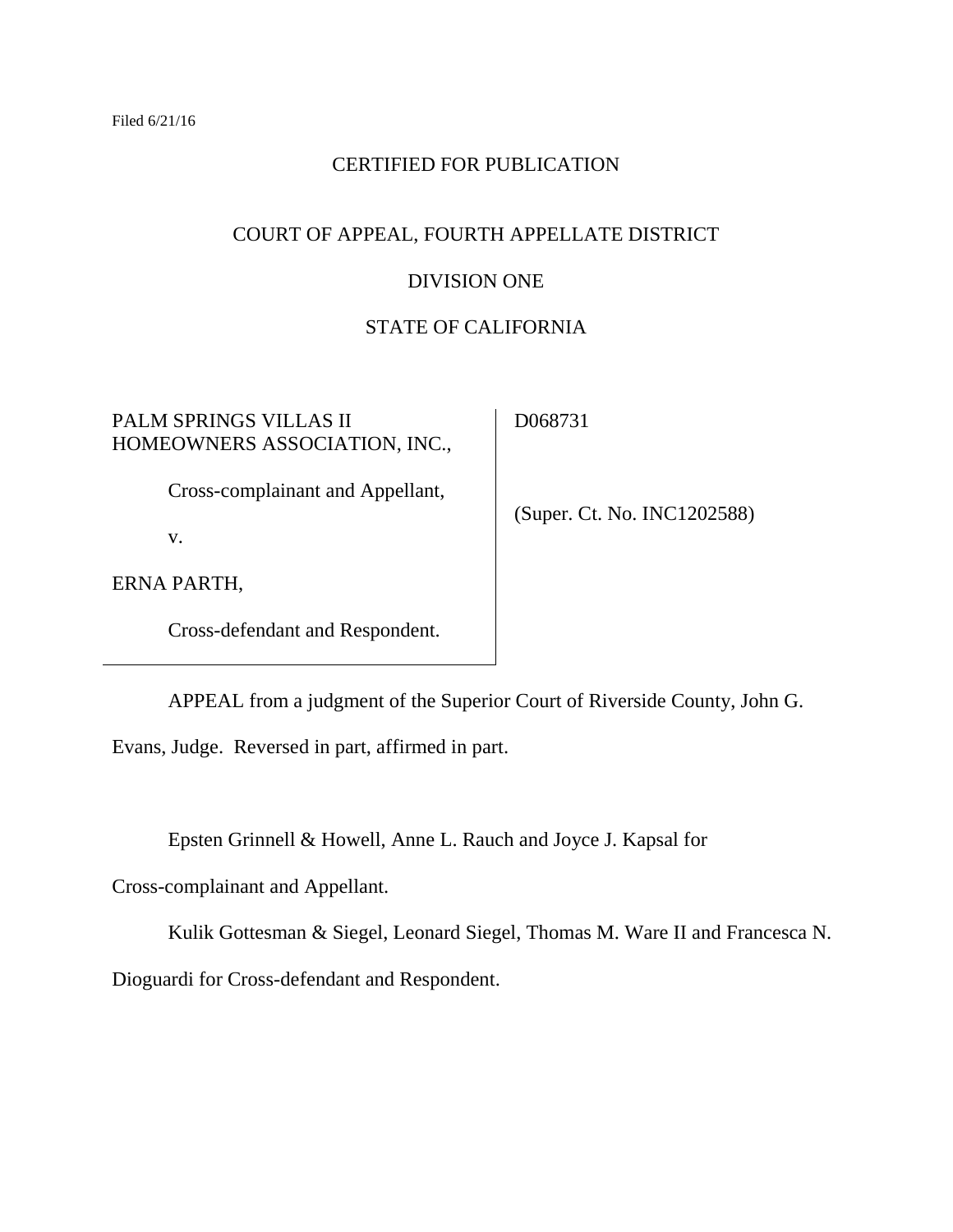### INTRODUCTION

The Palm Springs Villas II Homeowners Association, Inc. (Association) appeals from a judgment entered in favor of Erna Parth, in connection with actions she took while simultaneously serving as president of the Association and on its Board of Directors (Board). The court granted Parth's motion for summary judgment as to the Association's claim for breach of fiduciary duty on the basis of the business judgment rule and an exculpatory provision contained in the Association's Declaration of Covenants, Conditions, and Restrictions (CC&Rs). The court had previously sustained Parth's demurrer to the Association's claim for breach of governing documents without leave to amend, finding that the Association failed to allege a cognizable breach.

On appeal, the Association argues that the trial court erred in its application of the business judgment rule and that there remain material issues of fact in dispute regarding whether Parth exercised reasonable diligence. We agree that the record discloses triable issues of fact that should not have been resolved on summary judgment. We therefore reverse the judgment in favor of Parth. The Association also contends that it stated a claim for breach of the governing documents and that the court erred in sustaining Parth's demurrer. We conclude that the document cause of action is, at best, duplicative of the fiduciary breach cause and affirm the ruling sustaining the demurrer as to that cause of action without leave to amend.

2

I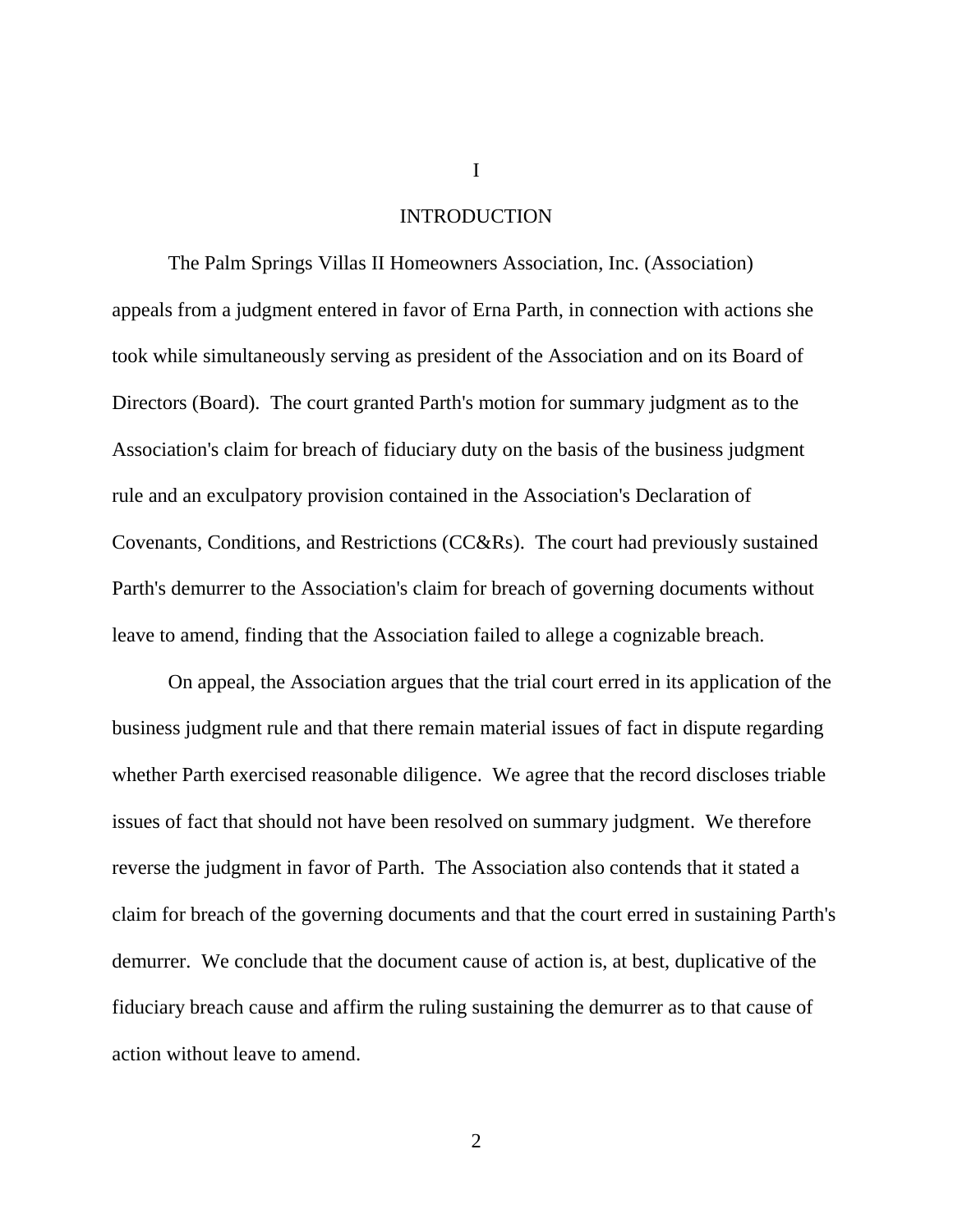## FACTUAL AND PROCEDURAL BACKGROUND1

#### A. *Background on Palm Springs Villas II and its governance*

The Association is the governing body for Palm Springs Villas II, a condominium development, and is organized as a nonprofit corporation under California law. The Board, comprised of five homeowners or their agents, governs the Association. The Association's governing documents include the CC&Rs and its Bylaws. Each homeowner is an Association member and is required to comply with the terms set forth in these documents.

Certain provisions reserve to the Board the authority to take particular actions. Article VI, Section 3, of the CC&Rs provides that the Board "shall have authority to conduct all business affairs of common interest to all Owners." Article VI, Section 1, of the Bylaws describes the Board's powers, including to "contract . . . for maintenance, . . . and services" and to "borrow money and incur indebtedness . . . provided, however, that no property of the association shall be encumbered as security for any such debt except under the vote of the majority of the members entitled to vote. . . ."

Other provisions limit the Board's power and retain authority for the members.

<sup>&</sup>lt;sup>1</sup> We rely on the facts that the parties set forth in their separate statements in the trial court and the evidence cited therein, as well as other evidence submitted with the parties' papers below. (*Sandell v. Taylor-Listug, Inc.* (2010) 188 Cal.App.4th 297, 303, fn. 1.) However, we do not rely on evidence to which objections were sustained. (*Wall Street Network, Ltd. v. New York Times Co.* (2008) 164 Cal.App.4th 1171, 1176.)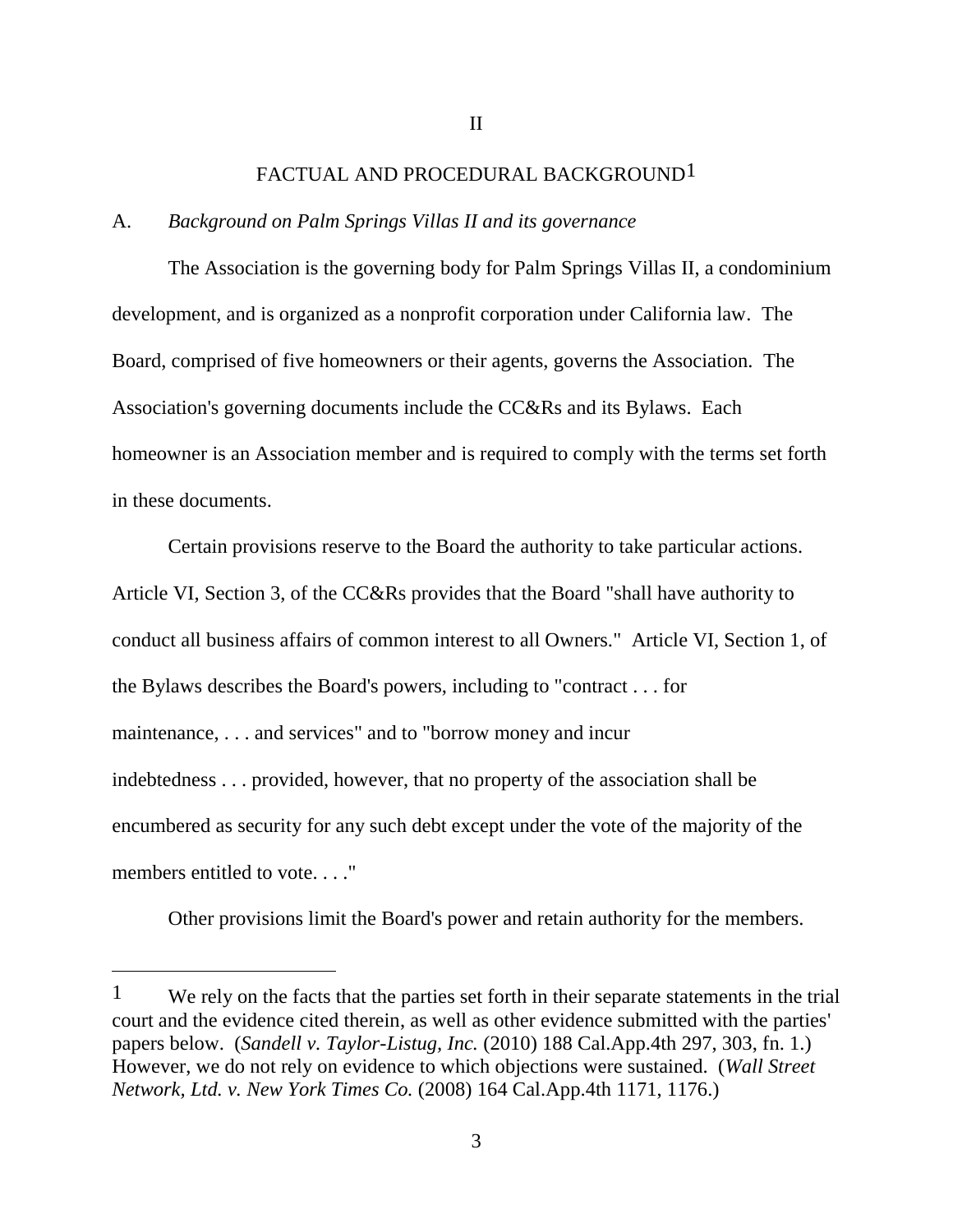Article VI, Section 1, of the Bylaws explains that "[n]otwithstanding the foregoing, the Board shall not, except with the vote or written assent of a majority of the unit owners . . . [e]nter into a contract with a third person wherein the third person will furnish goods or services for the common area or the association for a term longer than one year . . . ." Article XVI, Section 2, of the CC&Rs, provides that "[n]otwithstanding any other provisions of this Declaration or the Bylaws, the prior written approval of at least two-thirds (2/3) of the . . . Owners . . . shall be required" for actions including "the . . . encumbrance, . . . whether by act or omission, of the Common Area . . . ."

The CC&Rs also contain an exculpatory provision. Article VI, Section 16, provides: "No member of the Board . . . shall be personally liable to any Owner, or to any other party, including the Association, for any damage, loss or prejudice of the Association, the Board, the Manager or any other representative or employee of the Association, or any committee, or any officer of the Association, provided that such person has, upon the basis of such information as may be possessed by him, acted in good faith, and without willful or intentional misconduct."

During the relevant time, Parth was president of the Association, as well as a Board member.

#### B. *Events leading to breach allegations*

## 1. *Roofing repairs*

In 2006, the Board hired AWS Roofing and Waterproofing Consultants (AWS) in connection with roofing repairs, with the intention that AWS would vet the companies submitting bids and perform other tasks related to the repairs. According to Parth, AWS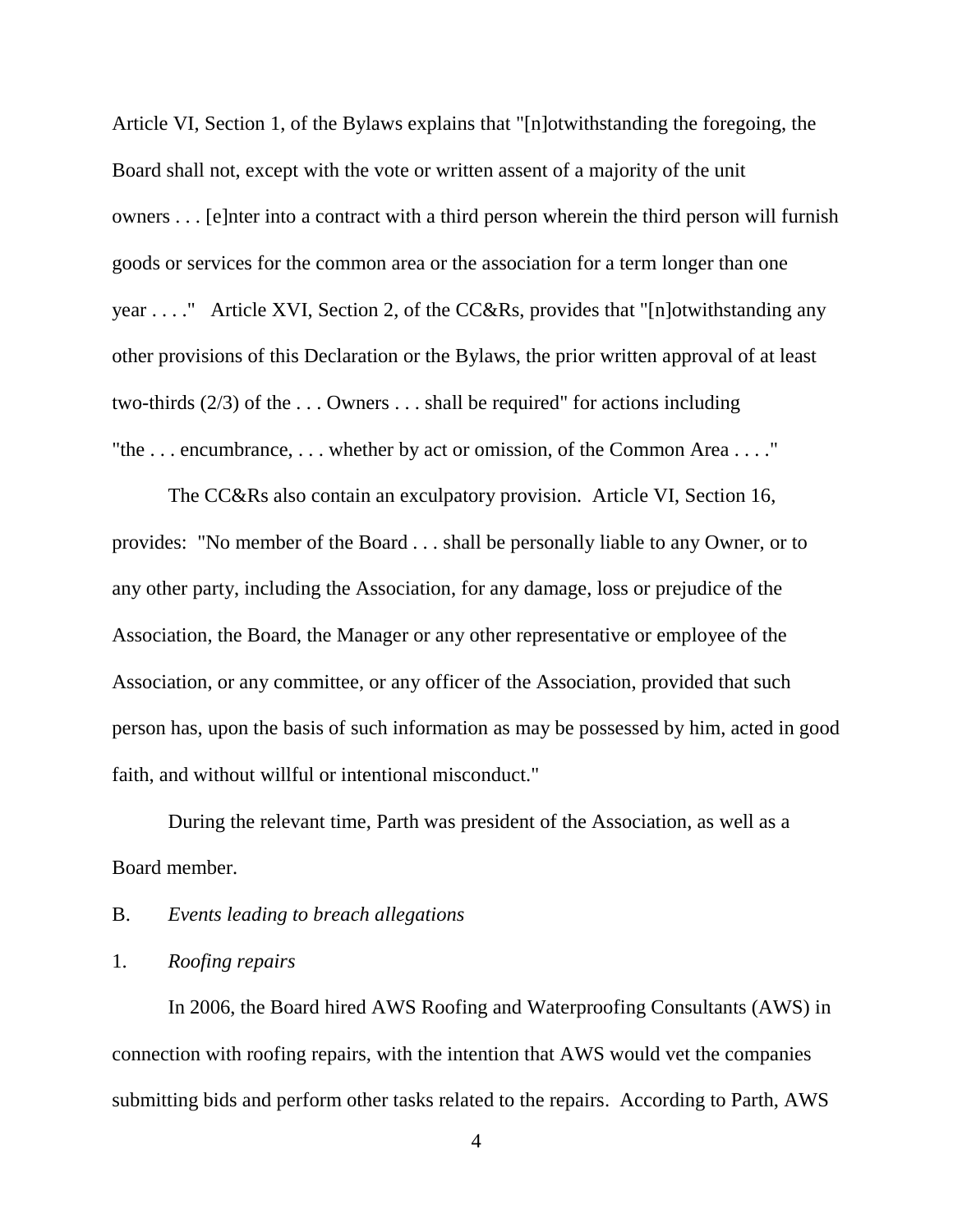prepared a budget estimate for the repairs, the Board submitted a request to the members for a special assessment to offset these costs, and the members voted against the request. Parth then found and retained a roofing company on her own, without consulting either the Board or AWS.

Parth indicated that she tried to contact the roofing company that had previously worked on the roofs, but it was no longer in business, and that she could not find another roofer due to the Association's financial condition. She obtained the telephone number for a company called Warren Roofing from a contractor that was working on a unit. The record reflects that the person Parth contacted was Gene Layton. At his deposition, Layton stated that he held a contractor's license for a company called Bonded Roofing and that he had a relationship with Warren Roofing, which held a roofing license. When asked about that relationship, Layton explained that on a large project, he would be the project manager.

At Parth's deposition, Association counsel asked Parth if she had investigated whether Warren Roofing had a valid license. She replied, "[h]e does and did and bonded and insured." Counsel clarified "[t]here's a Bonded Roofing and Warren Roofing. Who did you hire?" Parth responded "One Roofing. That's all one company, I think." Counsel then asked if she had "investigate[d] whether Bonded Roofing was licensed," and Parth answered, "I did not investigate anything."

According to a June 2007 Board resolution, the Board hired Bonded Roofing to work on a time and materials basis. Layton said that he never met with the Board in a formal meeting or submitted a bid for the work before he started work on the roof. The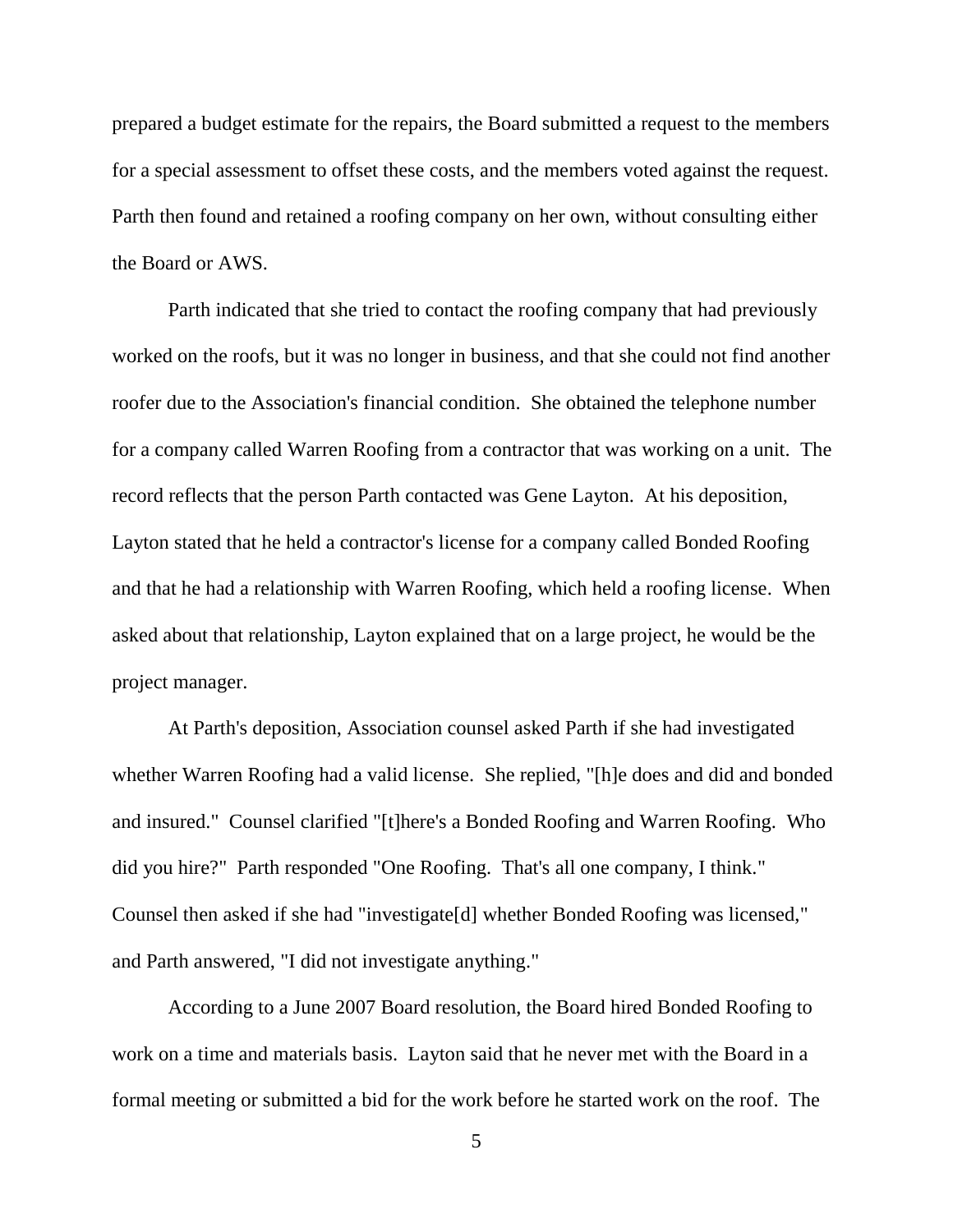Association had no records of a written contract with Bonded Roofing or any other roofer.

Warren Roofing submitted invoices and was ultimately paid more than \$1.19 million for the work. Many of the checks were signed by Parth. Layton stated that "Bonded Roofing had nothing to do with the money on this job" and that he was paid by Warren Roofing. Board member Tom Thomas indicated that no invoices from Warren Roofing were included in the packets provided to the Board members each month, and Board member Robert Michael likewise did not recall having seen the invoices. Parth explained that she relied on Board member and treasurer Robert ApRoberts, a retired certified public accountant, to review invoices. Larry Gliko, the Association's contracting expert, opined that the invoices submitted by Warren Roofing were "not at all characteristic" of those typically used in the building industry or submitted to homeowners' associations, included amounts that Gliko viewed as unnecessary, and charged the Association "almost double" what the work should have cost. Gliko also opined that "the work performed by Warren Roofing [was] deficient," "fell far below the standard of care," and "require[d] significant repairs."

## 2. *Repaving projects and loans*

In April 2007, the Board voted to hire a construction company to repair the walkways. The Board asked the membership to vote on a special assessment to fund this and other repairs. The membership voted to approve the special assessment.

In July 2007, Parth signed promissory notes for \$900,000 and \$325,000, secured by the Association's assets and property. She stated that at the time the special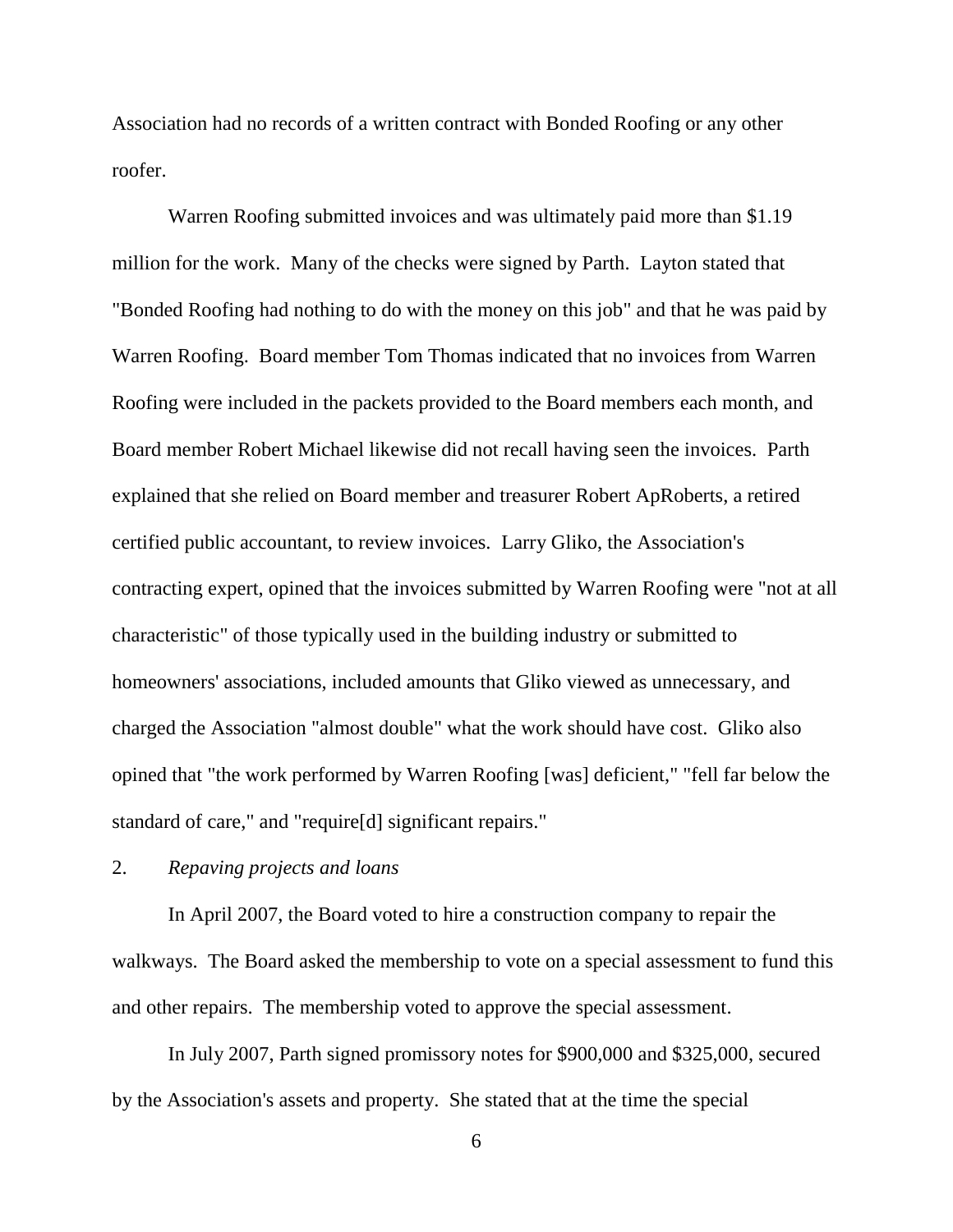assessment was approved, the Board was investigating the possibility of obtaining a loan to raise the capital needed to immediately commence work on the walkway project. Thomas indicated that, as an Association member, he was never asked to approve the debt and did not learn about it until this litigation commenced. The Association had no records indicating that the members were ever informed about, or voted on, the debt.

In April 2010, the Board approved a bid from a paving company to perform repaving work. According to Parth, the Board elected to finance this repaving project with a bank loan, the Board reviewed the loan at the April 2010 meeting, and "unanimously approved" that Parth and/or ApRoberts would sign the loan documents. Parth further stated that at a special Board meeting in May 2010, attended by her, ApRoberts, and Board member Elvira Kitt-Kellam, the Board "resolved that the Association had the power to borrow and pledge collateral" and authorized her and ApRoberts to execute loan documents. Thomas stated that he never received notice of this meeting. In May 2010, Parth and ApRoberts signed a promissory note for \$550,000, secured by the Association's accounts receivable and assets. Thomas indicated that he was never asked to vote on this debt and, again, there were no Association records indicating that the members were notified about or voted on it.

In construction and business loan agreements in connection with the 2007 and 2010 notes, Parth and ApRoberts represented that the agreements were "duly authorized by all necessary action by [the Association]" and did not conflict with the Association's organizational documents or bylaws. Parth testified at her deposition that she had not reviewed the CC&Rs or Bylaws regarding her authority to execute a promissory note and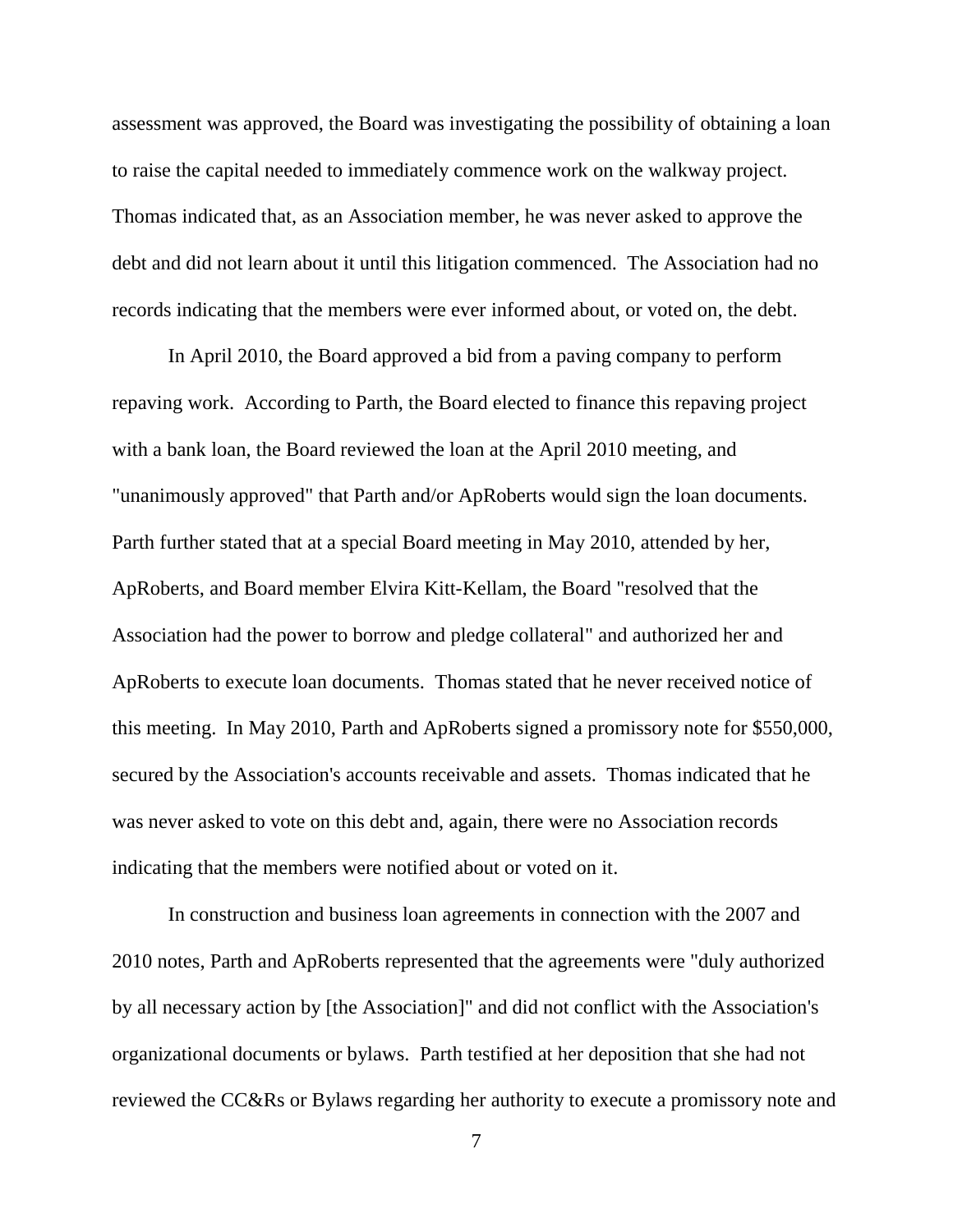did not know whether she had such authority under the CC&Rs. In her declaration in support of summary judgment, Parth explained that she believed she "had authority to borrow money and execute loan documents on behalf of the Association in [her] capacity as president," and was "unaware that a vote of the majority of the members was required in order to pledge the Association's assets as security for the loan." She also indicated that "no one advised [her] that she did not have authority to sign the loan documents . . . or that a vote of the membership was required."

## 3. *Jesse's Landscaping*

At a December 2010 Board executive meeting attended by Parth, Michael, and Kitt-Kellam, those Board members approved and signed a five-year contract with Jesse's Landscaping. Thomas indicated that he was not given notice of the meeting. At her deposition, in response to a question regarding whether she had the authority to sign a five-year contract, Parth answered, "I don't know." During the same line of questioning, Parth also acknowledged that her "understanding of what [her] authority is under the bylaws" was "[n]one."

# 4. *Termination of Personalized Property Management*

During the relevant time period, the Association's management company was Personalized Property Management (PPM). According to Parth, PPM's owner advised her in or around June or July 2011 that PPM no longer wanted to provide management services for the Association. At a July 9, 2011 Board meeting regarding termination of PPM, the Board tabled any decision to terminate PPM until bids from other companies were obtained and reviewed. Parth proceeded to hire the Lyttleton Company to serve as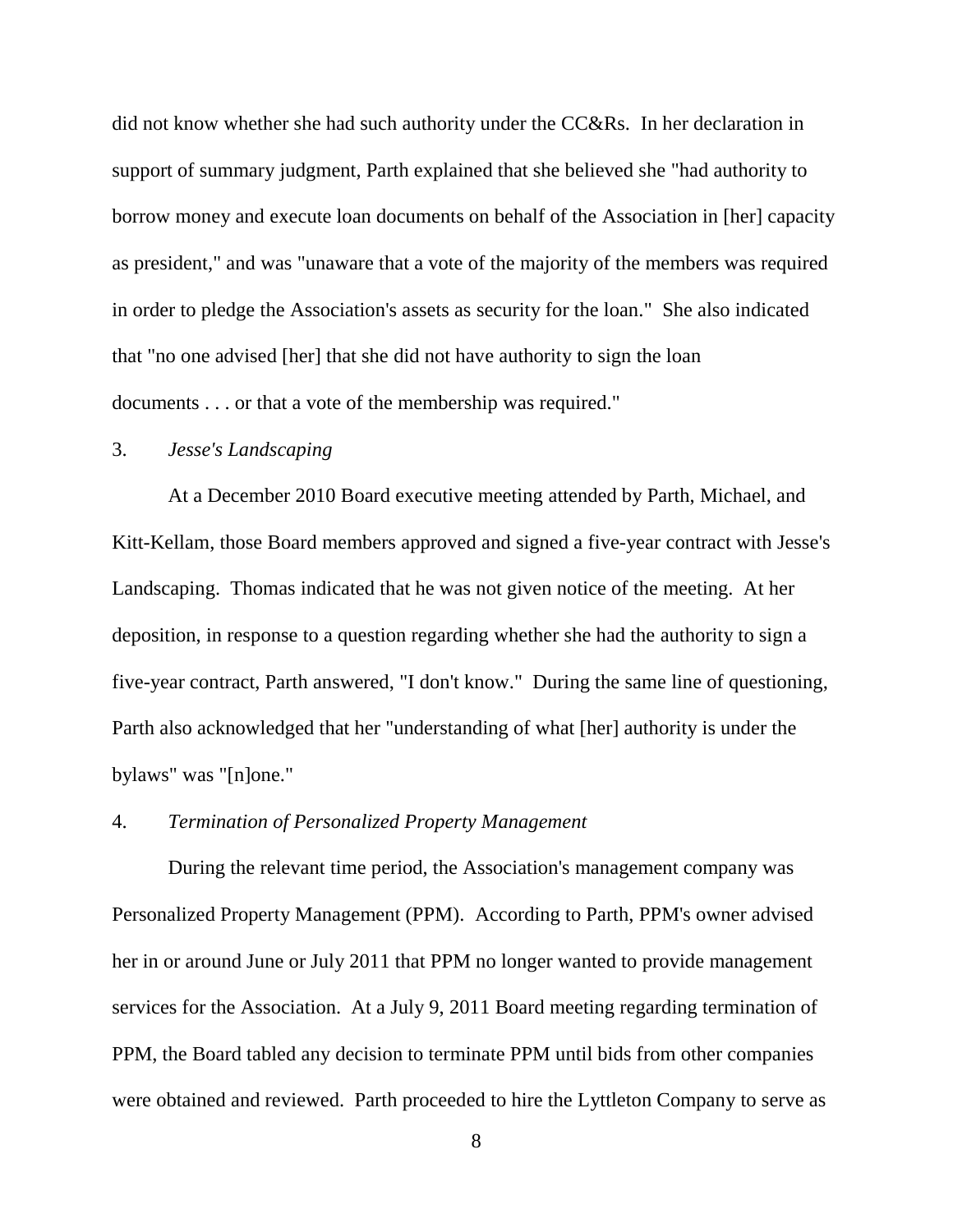the Association's new management company. Thomas stated that he never received written notice of a Board meeting to vote on the hiring of Lyttleton. Parth noticed an executive meeting for July 16, 2011, to discuss termination of PPM and retention of a new company, at which time the Board voted three to two to terminate PPM. Thomas stated that he objected to the vote at the time, based on the Board's prior decision to table the matter.

# 5. *Desert Protection Security Services contract*

Gary Drawert, doing business as Desert Protection Security Services (Desert Protection), had provided security services for Palm Springs Villas II since 2004. The Association executed a written contract with Desert Protection in December 2003 for one year of security services. Thomas stated that after joining the Board, he learned that Desert Protection and other vendors were providing services pursuant to "oral or monthto-month agreements." In July 2010, the Board authorized Thomas to obtain bids from security companies to provide security services for 2011.

In January 2011, Parth signed a one-year contract with Desert Protection. Her understanding was that "any contract that was not renewed in writing would . . . be automatically renewed until terminated" and that she was "merely updating the contract, as instructed by management."<sup>2</sup> She believed that she had the "authority to sign the contract as the Association's president." She further explained that, at the time, the Board

<sup>2</sup> Although Parth's statement that she *believed* that she had been instructed by management to enter into the contract with Desert Protection is in the record, the trial court sustained an objection to her declaration statement that she was told that the contract "needed to be updated and was ready to be signed."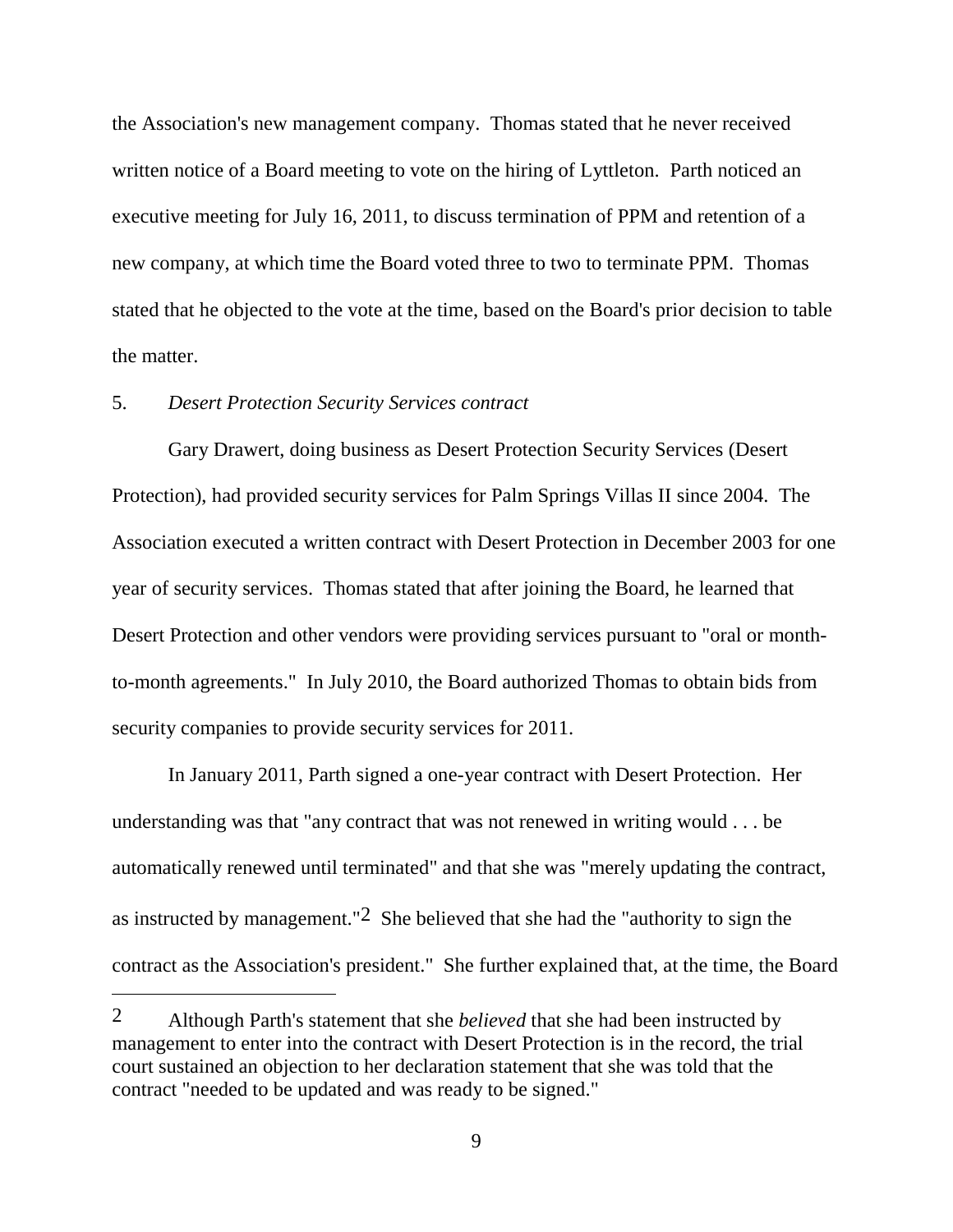had not voted to terminate Desert Protection and discussions regarding a new security company had been tabled.

There were no records indicating that Parth submitted the 2011 Desert Protection agreement to the Board for review or that the Board authorized her to execute it. According to Thomas, Parth did not inform the other Board members that she had signed the agreement. Michael likewise indicated that he had not attended any Board meeting at which the agreement was discussed, and he did not recall the Board having voted on it. Kitt-Kellam stated that the Board never authorized the contract.

In February 2011, the Association's manager sent Parth and others an e-mail recommending that the Board update certain contracts, including the contract with Desert Protection. Thomas presented the security company bids at a March 2011 Board meeting. The Board tabled the discussion at this meeting and at the subsequent April 2011 meeting. At the July 2011 meeting, the Board approved a proposal from Securitas in a three-to-one vote, with Parth abstaining. According to Thomas, Parth did not disclose at any of these meetings that she had signed a one-year contract with Desert Protection in January 2011. Following the July 2011 Board meeting, Desert Protection was sent a 30-day termination letter, based on the Board's understanding that the company was operating on a month-to-month basis.

In August 2011, Gary Drawert, the principal of Desert Protection, left a voice mail message for Thomas regarding the Desert Protection agreement. Thomas indicated that prior to this voice mail, he was not aware of the agreement. At the September 2011 Board meeting, Parth produced the Desert Protection agreement. The Board did not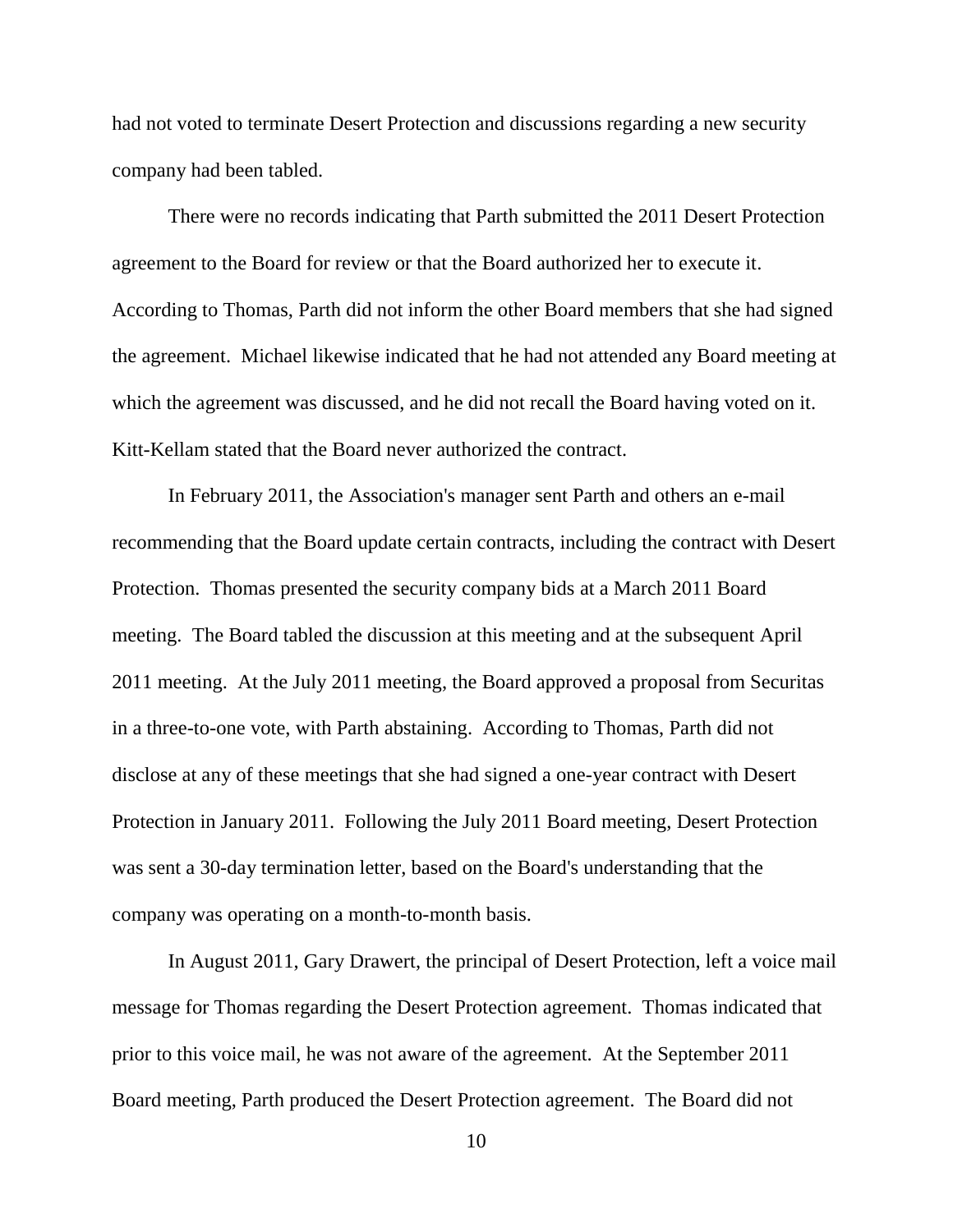ratify it.

## C. *Desert Protection sues and the Association files a cross-complaint*

Drawert sued the Association for breach of contract. The Association cross-complained against Desert Protection and Parth. Following an initial demurrer, the Association filed the operative First Amended Cross-Complaint. The Association settled with Drawert.

With respect to Parth, the Association asserted causes of action for breach of fiduciary duty and breach of governing documents. The cause of action for breach of fiduciary duty alleged that Parth had breached her duties to comply with the governing documents and to avoid causing harm to the Association by, among other things, refusing to submit bids or contracts to the Board, "unilaterally terminating" PPM, and signing the contract with Desert Protection. The breach of governing documents cause of action identified CC&R and Bylaw provisions and identified actions taken by Parth in breach of these provisions, including the termination of PPM and entering into the Desert Protection contract.

Parth demurred to the First Amended Cross-Complaint. With respect to the governing documents claim, she contended that the claim failed to state a cause of action and was uncertain. The court sustained the demurrer without leave to amend as to this cause of action. We discuss this ruling in more detail, *post*.

Parth moved for summary judgment, contending that the claim of breach of fiduciary duty was barred by the business judgment rule and by the exculpatory provision in the CC&Rs. The trial court granted the motion. In doing so, the court described the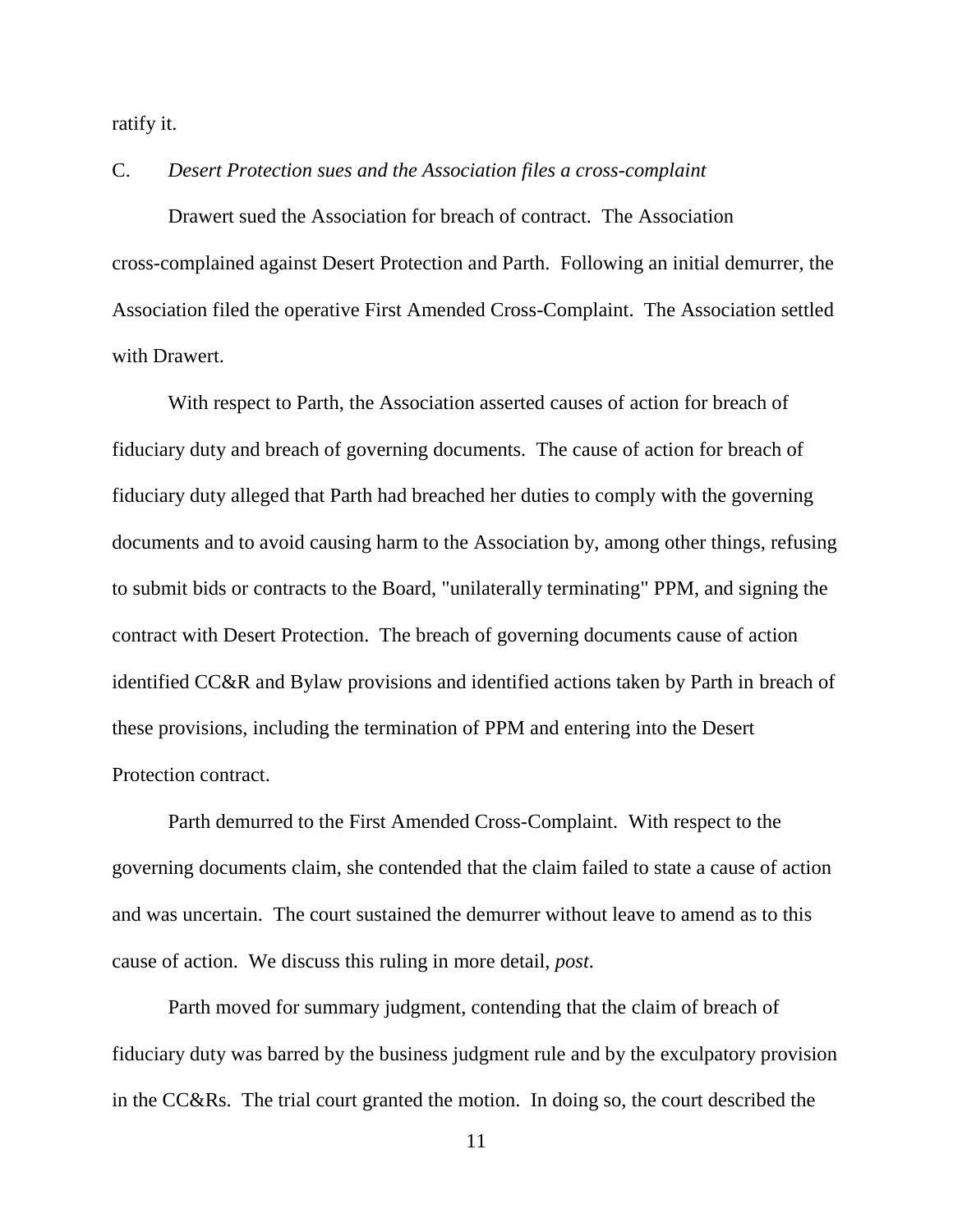business judgment rule (including the requirement that directors "act[] on an informed basis") and observed that courts will not hold directors liable for errors in judgment, as long as the directors were: "(1) disinterested and independent; (2) acting in good faith; and (3) reasonably diligent in informing themselves of the facts." The court further noted that the plaintiff has the burden of demonstrating, among other things, that "the decision . . . was made in bad faith (e.g., fraudulently) or without the requisite degree of care and diligence."3

The court found that Parth had set forth sufficient evidence that she was "disinterested," and that she had "acted in good faith and without willful or intentional misconduct," and "upon the basis of such information as she possessed." The burden shifted to the Association to establish a triable issue of material fact and the court found that the Association failed to satisfy this burden. As to bad faith, the court found that there was a triable issue as to whether Parth had violated the governing documents, but that such a violation would be insufficient to overcome the business judgment rule or the exculpatory provision of the CC&Rs. With respect to diligence, the court found no evidence that Parth "did not use reasonable diligence in ascertaining the facts."

 $\overline{a}$ 

<sup>3</sup> The trial court also stated that the "business judgment rule standard is one of gross negligence—i.e., failure to exercise even slight care," citing *Katz v. Chevron* (1994) 22 Cal.App.4th 1352. The court did not explain how this standard relates to the components of the business judgment rule. The parties likewise cite the concept without such analysis. Given that *Katz* relies on Delaware law for this standard and the issues before us can be resolved according to the standard of reasonable diligence under California law, we will not focus on gross negligence in our analysis. However, the facts that raise a triable issue as to Parth's diligence, discussed *post*, would also raise an issue as to whether she exercised "even slight care."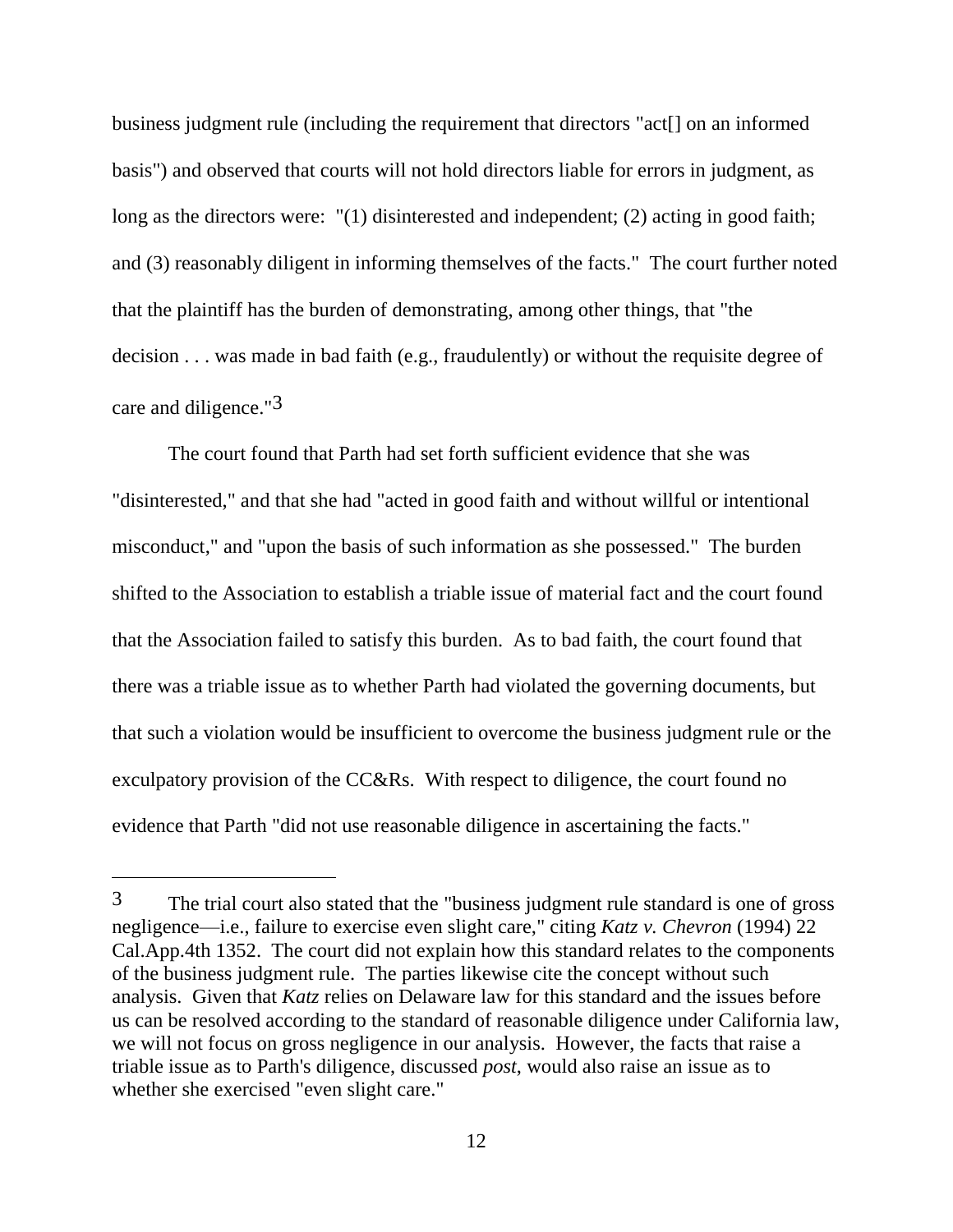According to the court, the "gravamen of the [Association's] claims is . . . that Parth repeatedly acted outside the scope of her authority," and that "[t]he problem with this argument is that Parth believed in her authority to act and the need to act, and the [Association] [fails to] offer any evidence to the contrary, except to say that Parth's actions violated the . . . CC&Rs."

The trial court also ruled on the Association's evidentiary objections; the parties do not indicate whether the court ruled on Parth's objections. The court entered judgment for Parth and the Association timely appealed.

#### III

### **DISCUSSION**

#### A. *Motion for summary judgment*

The Association claims that the trial court erred in granting Parth's motion for summary judgment.

## 1. *Governing law*

A defendant moving for summary judgment "bears the burden of persuasion that there is no triable issue of material fact and that [the defendant] is entitled to judgment as a matter of law." (*Aguilar v. Atlantic Richfield Co.* (2001) 25 Cal.4th 826, 850 (*Aguilar*).) To meet this burden, the defendant must show that one or more elements of the cause of action cannot be established, or that there is a complete defense to that cause of action. (*Ibid*.) Once the defendant satisfies its burden, " 'the burden shifts to the plaintiff . . . to show that a triable issue of one or more material facts exists as to that cause of action or a defense thereto.' " (*Id.* at p. 849.) "Because a summary judgment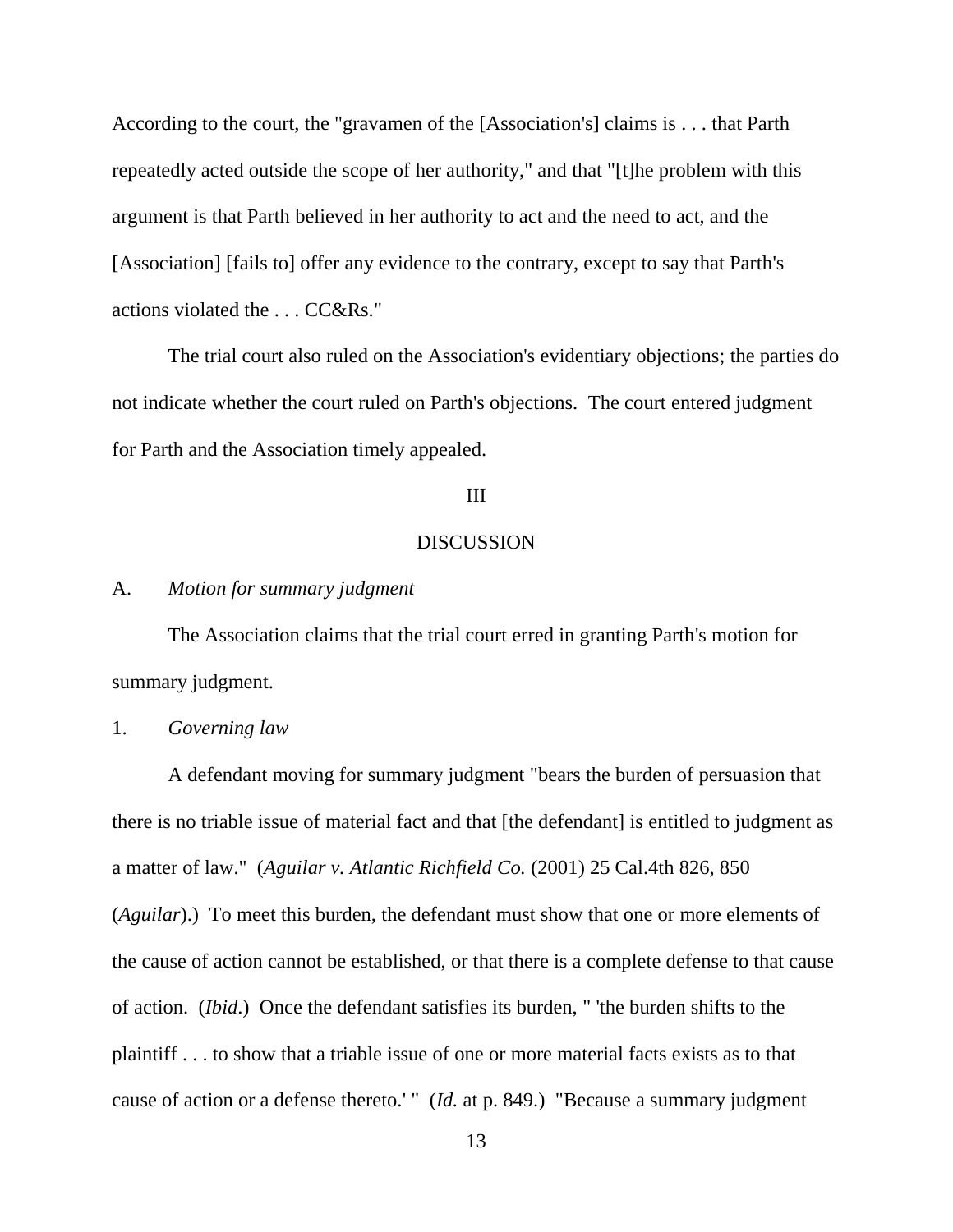denies the adversary party a trial, it should be granted with caution." (*Colores v. Board of Trustees* (2003) 105 Cal.App.4th 1293, 1305.)

We review a trial court's grant of summary judgment de novo. (*Buss v. Superior Court* (1997) 16 Cal.4th 35, 60.) "[W]e must assume the role of the trial court and redetermine the merits of the motion. In doing so, we must strictly scrutinize the moving party's papers. [Citation.] The declarations of the party opposing summary judgment, however, are liberally construed to determine the existence of triable issues of fact. All doubts as to whether any material, triable issues of fact exist are to be resolved in favor of the party opposing summary judgment." (*Barber v. Marina Sailing, Inc.* (1995) 36 Cal.App.4th 558, 562.)4

2. *Application*

### a. *Principles governing decisionmaking by a director*

"The common law 'business judgment rule' refers to a judicial policy of deference to the business judgment of corporate directors in the exercise of their broad discretion in making corporate decisions . . . . Under this rule, a director is not liable for a mistake in business judgment which is made in good faith and in what he or she believes to be the best interests of the corporation, where no conflict of interest exists." (*Gaillard v.* 

<sup>4</sup> Contrary to Parth's claim, a summary judgment is not "entitled to a presumption of correctness." The cases on which she relies simply confirm the general principle that an appellant must establish error on appeal. (See, e.g., *Denham v. The Superior Court of Los Angeles County* (*Marsh & Kidder*) (1970) 2 Cal.3d 557, 564 ["[E]rror must be affirmatively shown."]; *Reyes v. Kosha* (1998) 65 Cal.App.4th 451, 466, fn. 6 ["Although our review of a summary judgment is de novo, it is limited to issues which have been adequately raised and supported in [appellants'] brief."].)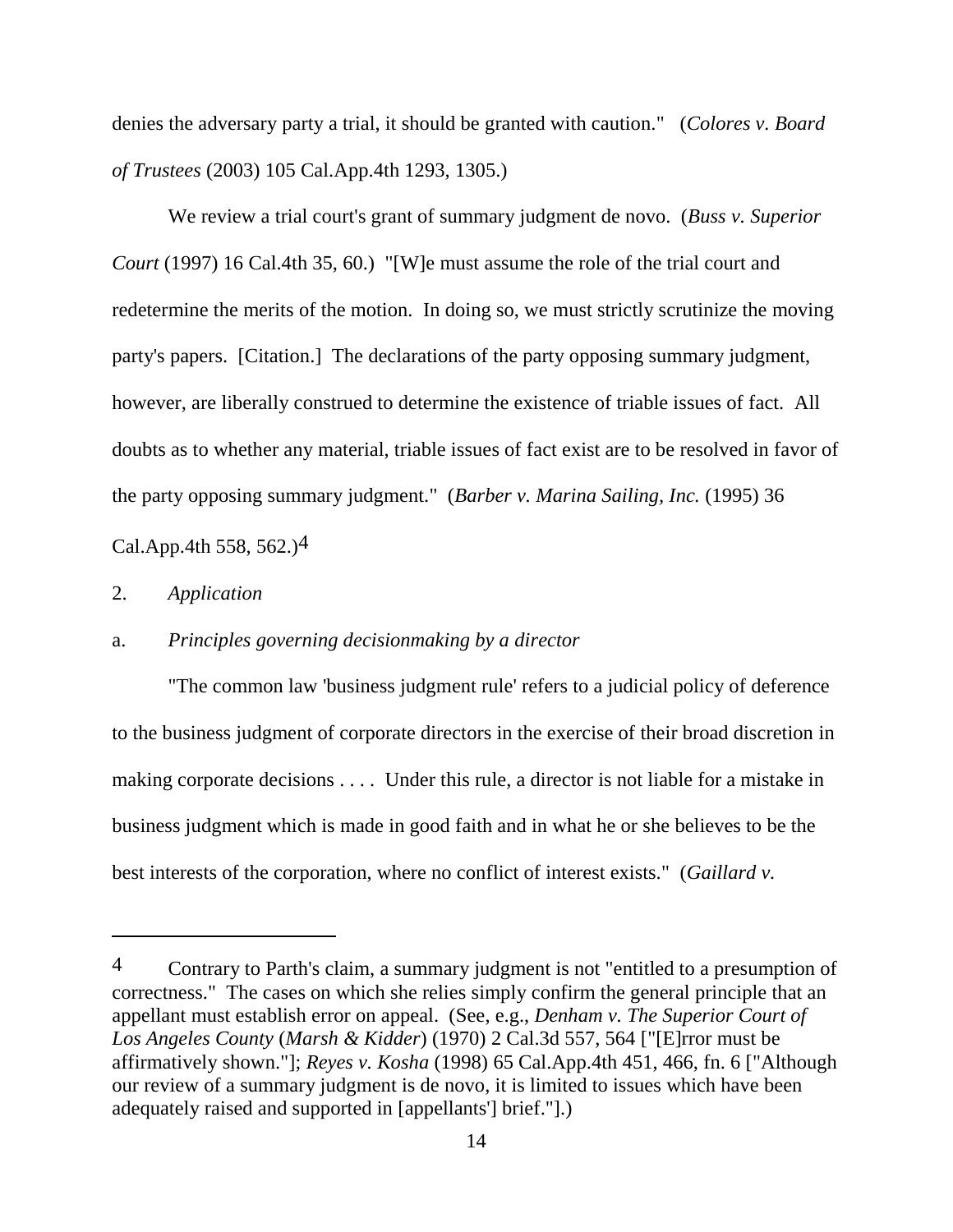*Natomas Co.* (1989) 208 Cal.App.3d 1250, 1263 (*Gaillard*); see *Ritter & Ritter, Inc. Pension & Profit Plan v. The Churchill Condominium Assn.* (2008) 166 Cal.App.4th 103, 123 (*Ritter*) [business judgment rule "sets up a presumption that directors' decisions are based on sound business judgment"].)

In California, there is a statutory business judgment rule. Corporations Code section 7231 applies to nonprofit corporations and provides that "[a] director shall perform the duties of a director, . . . , in good faith, in a manner such director believes to be in the best interests of the corporation and with such care, including reasonable inquiry, as an ordinarily prudent person in a like position would use under similar circumstances." (§ 7231, subd. (a); see *Ritter*, *supra*, 166 Cal.App.4th at p. 123.) The statute goes on to state that "[a] person who performs the duties of a director in accordance [with the preceding subdivisions] . . . shall have no liability based upon any alleged failure to discharge the person's obligations as a director  $\dots$ ." (§ 7231, subd. (c); see *Ritter*, at p. 123; see also § 7231.5, subd. (a) [limiting liability on the same grounds for volunteer directors and officers].) $5$ 

"Notwithstanding the deference to a director's business judgment, the rule does not immunize a director from liability in the case of his or her abdication of corporate responsibilities." (*Gaillard*, *supra*, 208 Cal.App.3d at p. 1263.) " 'The question is frequently asked, how does the operation of the so-called 'business judgment rule' tie in with the concept of negligence? There is no conflict between the two. When courts say

 $\overline{a}$ 

<sup>5</sup> All further statutory references are to the Corporations Code unless otherwise indicated.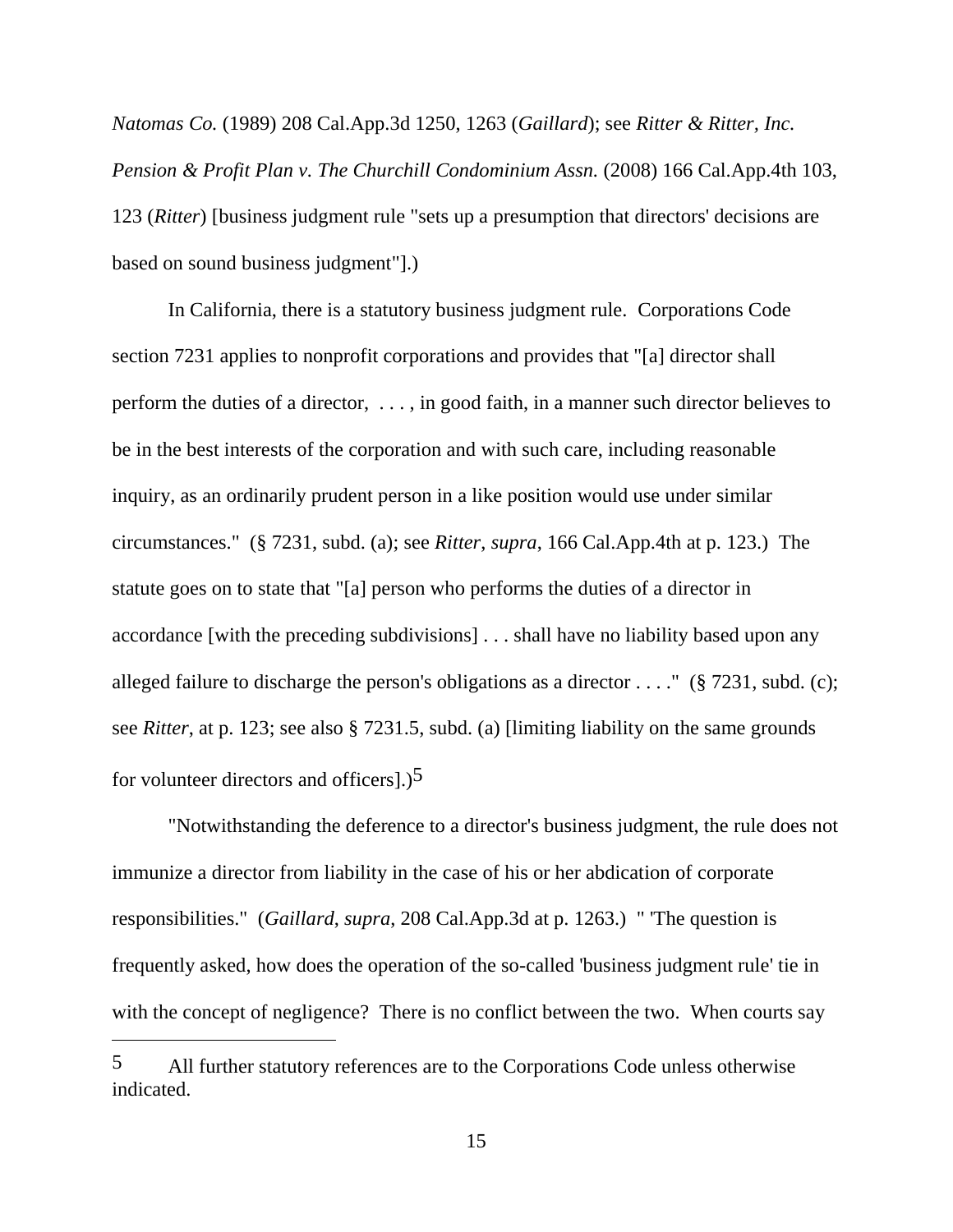that they will not interfere in matters of business judgment, it is presupposed that judgment—reasonable diligence—has in fact been exercised. A director cannot close his eyes to what is going on about him in the conduct of the business of the corporation and have it said that he is exercising business judgment.' " (*Burt v. Irvine Co.* (1965) 237 Cal.App.2d 828, 852-853 (*Burt*); *Gaillard*, *supra*, at pp. 1263-1264 [accord].)

Put differently, whether a director exercised reasonable diligence is one of the "factual prerequisites" to application of the business judgment rule. (*Affan v. Portofino Cove Homeowners Assn.* (2010) 189 Cal.App.4th 930, 941 (*Affan*); *id.* at p*.* 943 [finding a homeowners association "failed to establish the factual prerequisites for applying the rule of judicial deference" at trial, where "there was no evidence the board engaged in 'reasonable investigation' (citation) before choosing to continue its 'piecemeal' approach to sewage backups"]; see §§ 7231, subd. (a), 7231.5, subd. (a); see also *Lamden v. La Jolla Shores Clubdominium Homeowners Assn.* (1999) 21 Cal.4th 249, 253 (*Lamden*) [requiring "reasonable investigation" for judicial deference]; *Everest Investors 8 v. McNeil Partners* (2003) 114 Cal.App.4th 411, 432 (*Everest*) [accord].)

b. *The business judgment rule on summary judgment*

The business judgment rule "raises various issues of fact," including whether "a director acted as an ordinarily prudent person under similar circumstances" and "made a reasonable inquiry as indicated by the circumstances." (*Gaillard*, *supra*, 208 Cal.App.3d at p. 1267.) "Such questions generally should be left to a trier of fact," but can become questions of law "where the evidence establishes there is no controverted material fact." (*Id*. at pp. 1267-1268.) "The function of the trial court in ruling on [a] motion[] for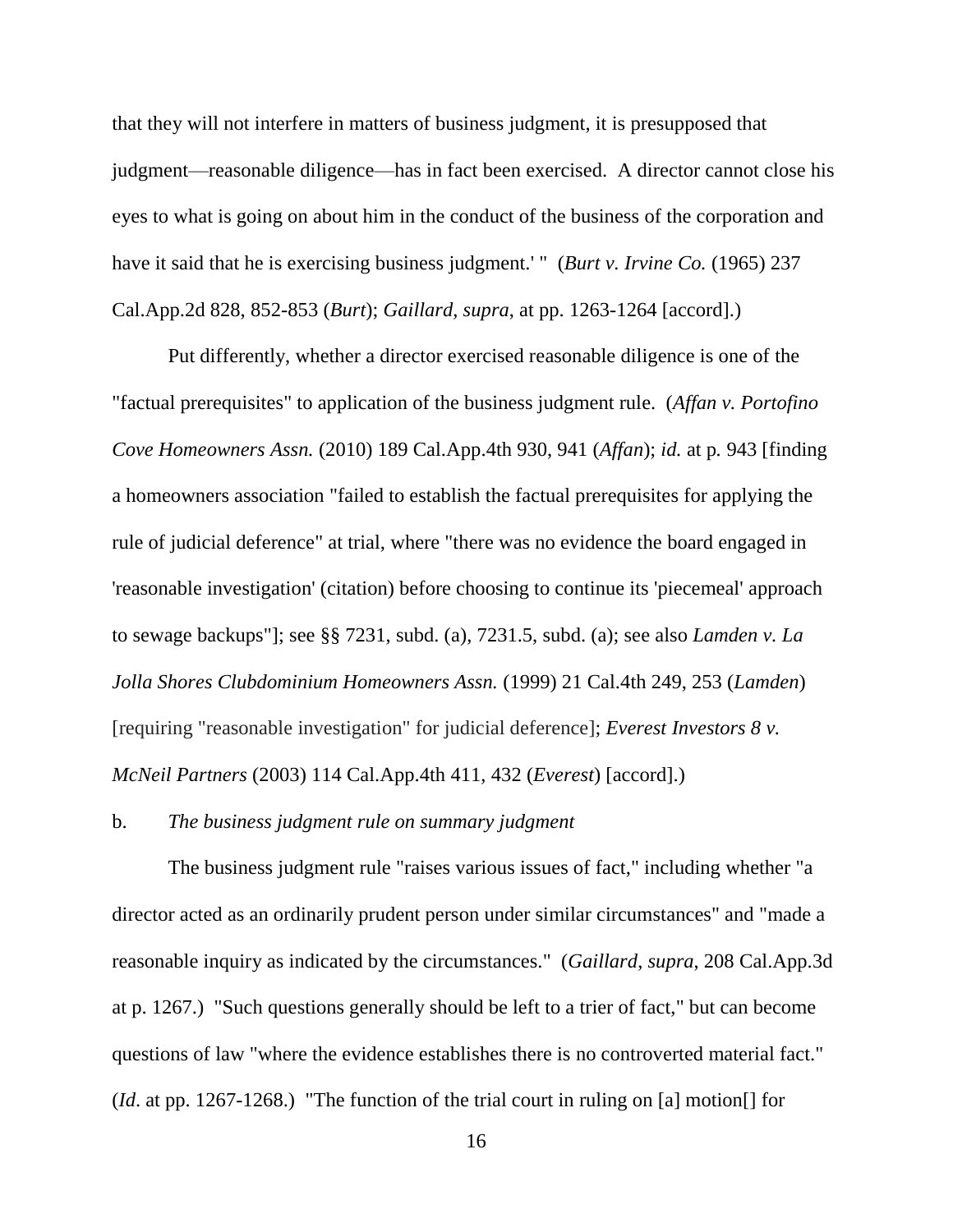summary judgment [is] merely to determine whether such issues of fact exist, and not to decide the merits of the issues themselves. [Citation.] Our function is the same as that of the trial court." (*Id*. at p. 1268; see *id*. at p. 1271 [identifying a triable issue of fact as to whether it was reasonable for the directors on the compensation committee to rely on outside counsel "with no further inquiry," and observing that "[a] trier of fact could reasonably find that the circumstances warranted a thorough review of the golden parachute agreements"]; *id.* at pp. 1271-1272 [noting a "triable issue of fact as to whether *some* further inquiry" was warranted by the other directors regarding the golden parachutes, under the circumstances, notwithstanding that they were entitled to rely on the recommendation of the compensation committee].)6 (Cf. *Harvey v. The Landing Homeowners Assn.* (2008) 162 Cal.App.4th 809, 822 [affirming summary judgment in dispute over attic space use where undisputed evidence showed the board, upon "reasonable investigation" and in good faith "properly exercised its discretion within the scope of the CC&R's . . . ."].)

# c. *The trial court erred in granting summary judgment*

 $\overline{a}$ 

The Association raises two challenges to the summary judgment ruling: that the trial court erred by applying the business judgment rule to Parth's ultra vires acts (or

<sup>6</sup> (See *Everest*, *supra*, 114 Cal.App.4th at p. 430 [finding that triable issues of fact as to the existence of improper motives and a conflict of interest "preclude[d] summary judgment based on the business judgment rule"]; *Will v. Engebretson & Co.* (1989) 213 Cal.App.3d 1033, 1044 ["Will submitted evidence that . . . the committee members never reviewed the complaint, the financial records of the corporation, or made any investigation into the matter at all. Company, of course, disputes these allegations. But it is precisely because the issues are disputed that it was error for the trial court to resolve the issues  $\dots$ ."].)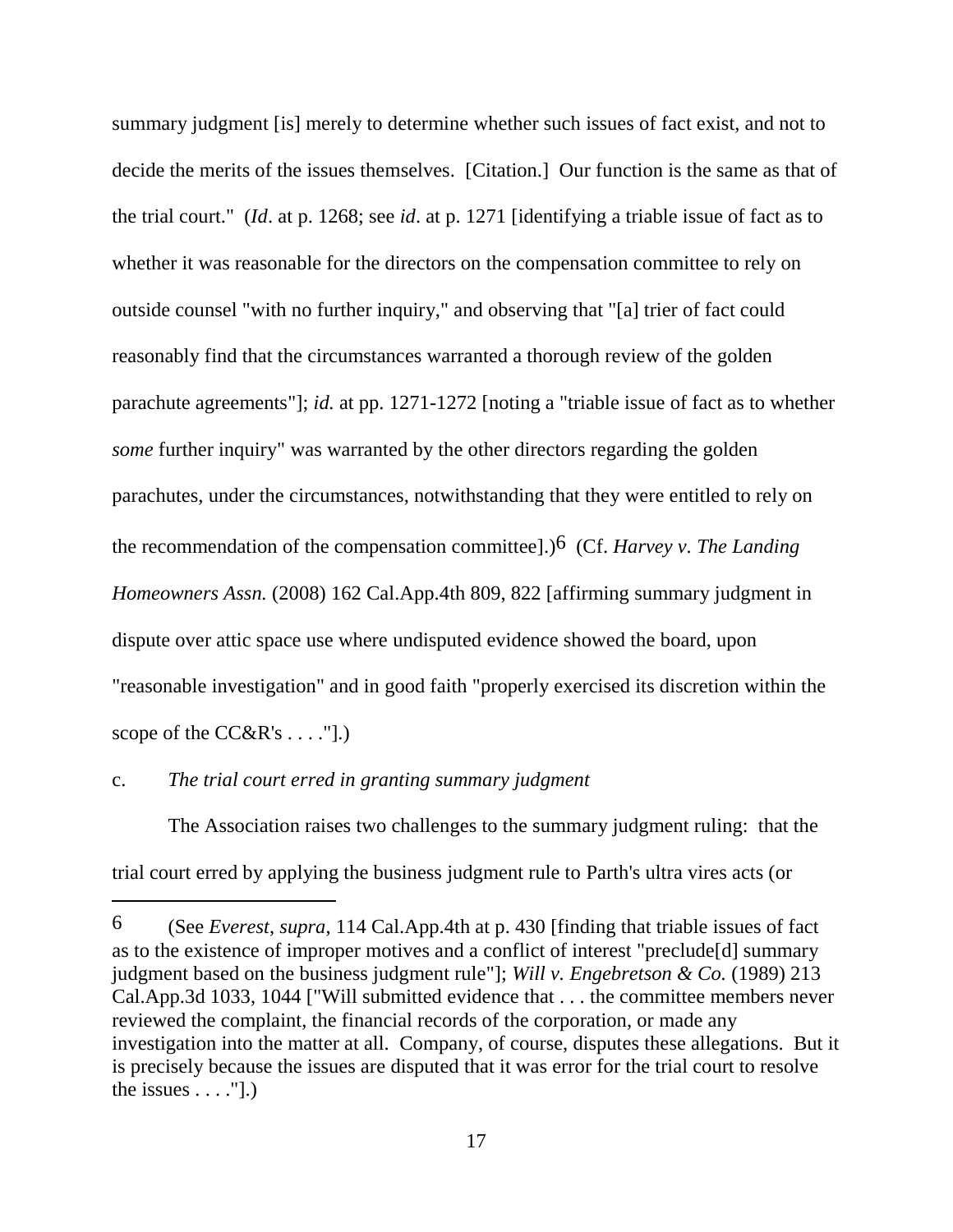conduct otherwise outside Parth's authority) and that there are triable issues of material fact as to whether Parth exercised reasonable diligence.

#### i. *Ultra vires conduct*

The Association has not established that Parth's conduct was ultra vires. Ultra vires conduct is conduct that is beyond the power of the corporation, not an individual director. (See *McDermott v. Bear Film Co.* (1963) 219 Cal.App.2d 607, 610-611 ["In its true sense the phrase ultra vires describes action which is beyond the purpose or power of the corporation."]; *Sammis v. Stafford* (1996) 48 Cal.App.4th 1935, 1942 ["If, however, the director's act was within the corporate powers, but was performed without authority or in an unauthorized manner, the act is not ultra vires."].) The Association does not distinguish these authorities, nor does it identify conduct by Parth that went beyond the power of the Association.

However, the Association does cite cases suggesting that noncompliance with governing documents may fall outside the scope of the business judgment rule, at least in certain circumstances. (See *Nahrstedt v. Lakeside Village Condominium Assn.* (1994) 8 Cal.4th 361, 374 (*Nahrstedt*) [finding "courts will uphold decisions made by the governing board of an owners association," where among other things, they "are consistent with the development's governing documents"]; *Lamden*, *supra*, 21 Cal.4th at p. 253 [requiring that association board "exercise[] discretion within the scope of its authority under relevant statutes, covenants and restrictions" in order to merit judicial deference]; *Dolan-King v. Rancho Santa Fe Assn*. (2000) 81 Cal.App.4th 965, 979 [accord]; *Scheenstra v. California Dairies, Inc.* (2013) 213 Cal.App.4th 370, 388 [finding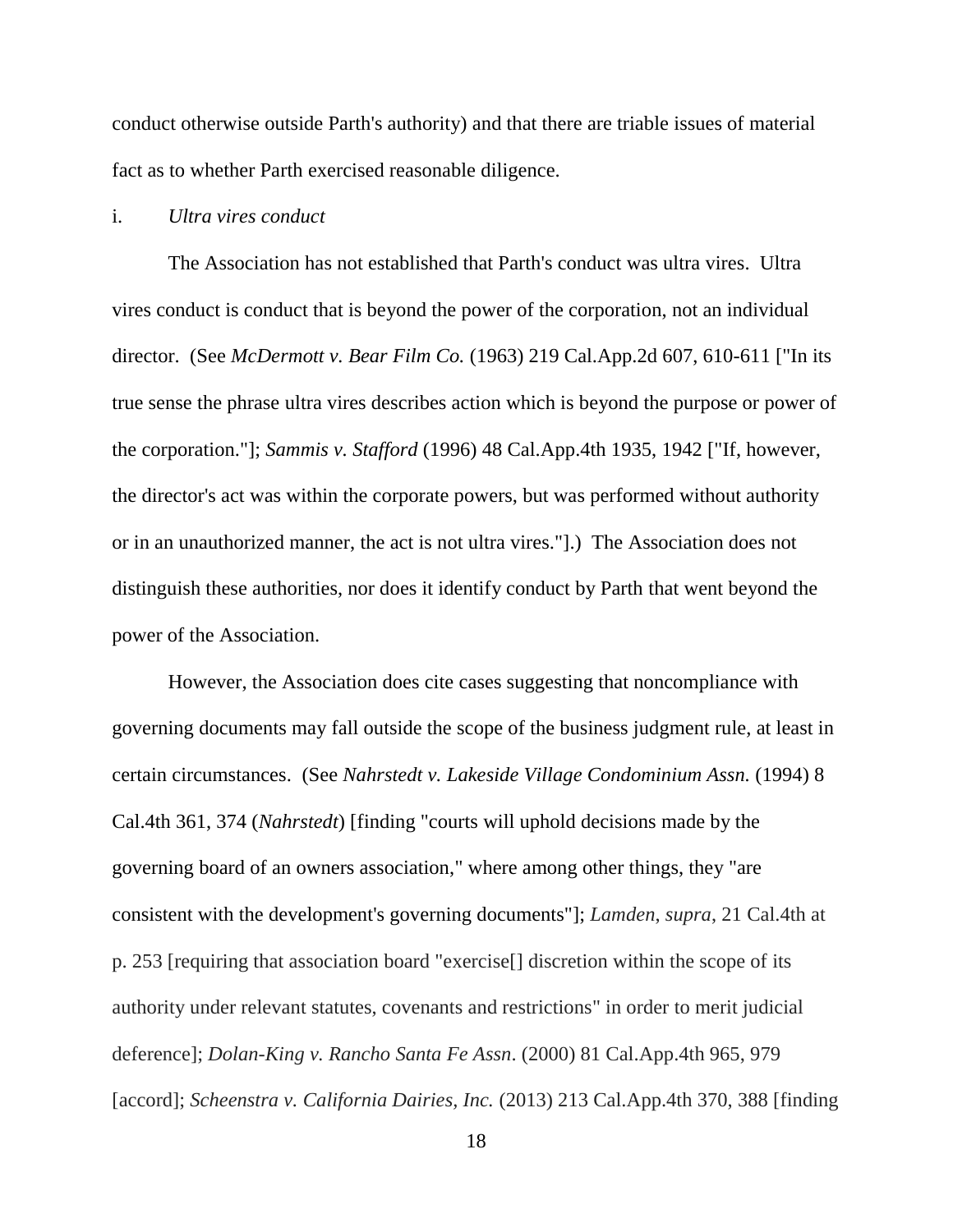a "board's decision is not scrutinized under the business judgment rule . . . until after the court determines that the action . . . falls with the discretionary range of action authorized by the contract"].) See also *Ekstrom v. Marquesa at Monarch Beach Homeowners Assn.*  $(2008)$  168 Cal.App.4th 1111, 1123 ("Even if the Board was acting in good faith . . . , its policy . . . was not in accord with the CC&Rs. . . . The Board's interpretation of the CC&Rs was inconsistent with the plain meaning of the document and thus not entitled to judicial deference.").

Parth contends that the business judgment rule protects a director who violates governing documents, as long as the director believes that the actions are in the best interests of the corporation. She relies on *Biren v. Equality Emergency Medical Group, Inc.* (2002) 102 Cal.App.4th 125 (*Biren*). *Biren*, which involved a dispute between a company and a former director, held that the "business judgment rule may protect a director who acts in a mistaken but good faith belief on behalf of the corporation without obtaining the requisite shareholder approval." The *Biren* court determined that the director in question was protected by the rule, even though she violated the shareholder agreement. (*Id.* at pp. 131-132.) However, the court did not suggest that such conduct would always be protected. Rather, the court concluded that the violation "did not by itself make the business judgment rule inapplicable," explaining that the company failed to prove that the director had "intentionally usurped her authority" or that "her actions were anything more than an honest mistake." (*Id.* at p. 137.) The court also noted the trial court's "finding that [the director] 'reasonably relied' on information she believed to be correct," observing that this was "tantamount to a finding she acted in good faith." (*Id.*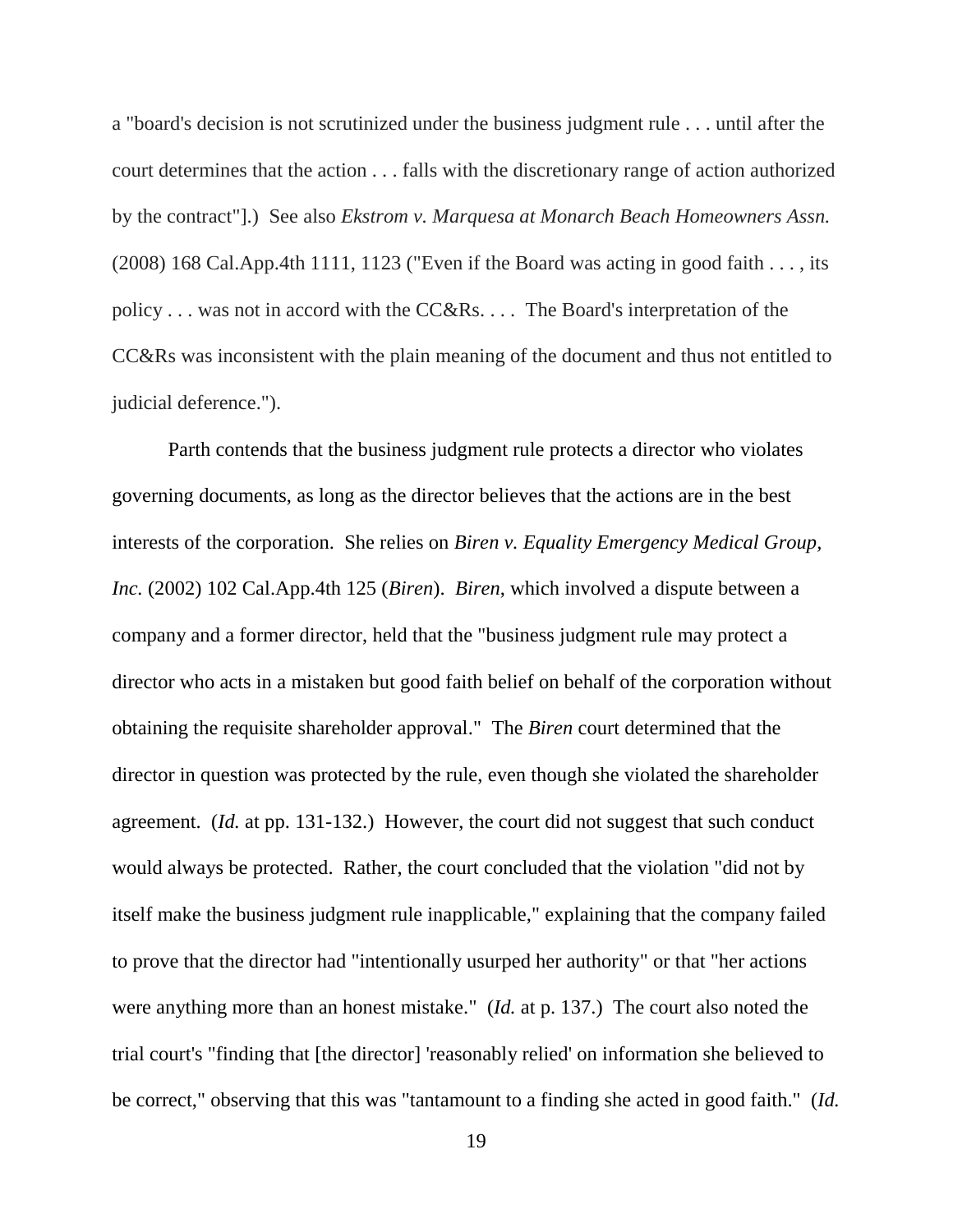at p. 136.) In other words, *Biren* held that the director's violation of the governing documents did not render the business judgment rule inapplicable *under the circumstances*; namely, where the remainder of the business judgment rule requirements were satisfied.

Here, the trial court agreed that there was a triable issue of material fact as to whether Parth breached the governing documents, but concluded that even if she had, this was insufficient to overcome the protection of the business judgment rule. However, the case law is clear that conduct contrary to governing documents may fall outside the business judgment rule. (See, e.g., *Nahrstedt*, *supra*, 8 Cal.4th at p. 374.) Even if *Biren* establishes an exception to this principle where the director has satisfied the remaining elements of the business judgment rule, in this case, triable issues of material fact exist as to other elements of the rule and render *Biren* inapplicable, at least at this stage. The trial court erred in assuming that the business judgment rule would apply to Parth's actions that violated the governing documents.

## ii. *Material issues of fact*

Although the trial court properly recognized that a director must act on an informed basis, be reasonably diligent, and exercise care in order to rely on the business judgment rule, the court erred in concluding that the Association failed to demonstrate triable issues of fact with respect to these matters. (See *Gaillard*, *supra*, 208 Cal.App.3d at pp. 1271-1272, 1274 [reversing summary judgment due to material issues of fact as to whether further inquiry was warranted.) We conclude that material issues of fact exist as to whether Parth exercised reasonable diligence in connection with the actions at issue.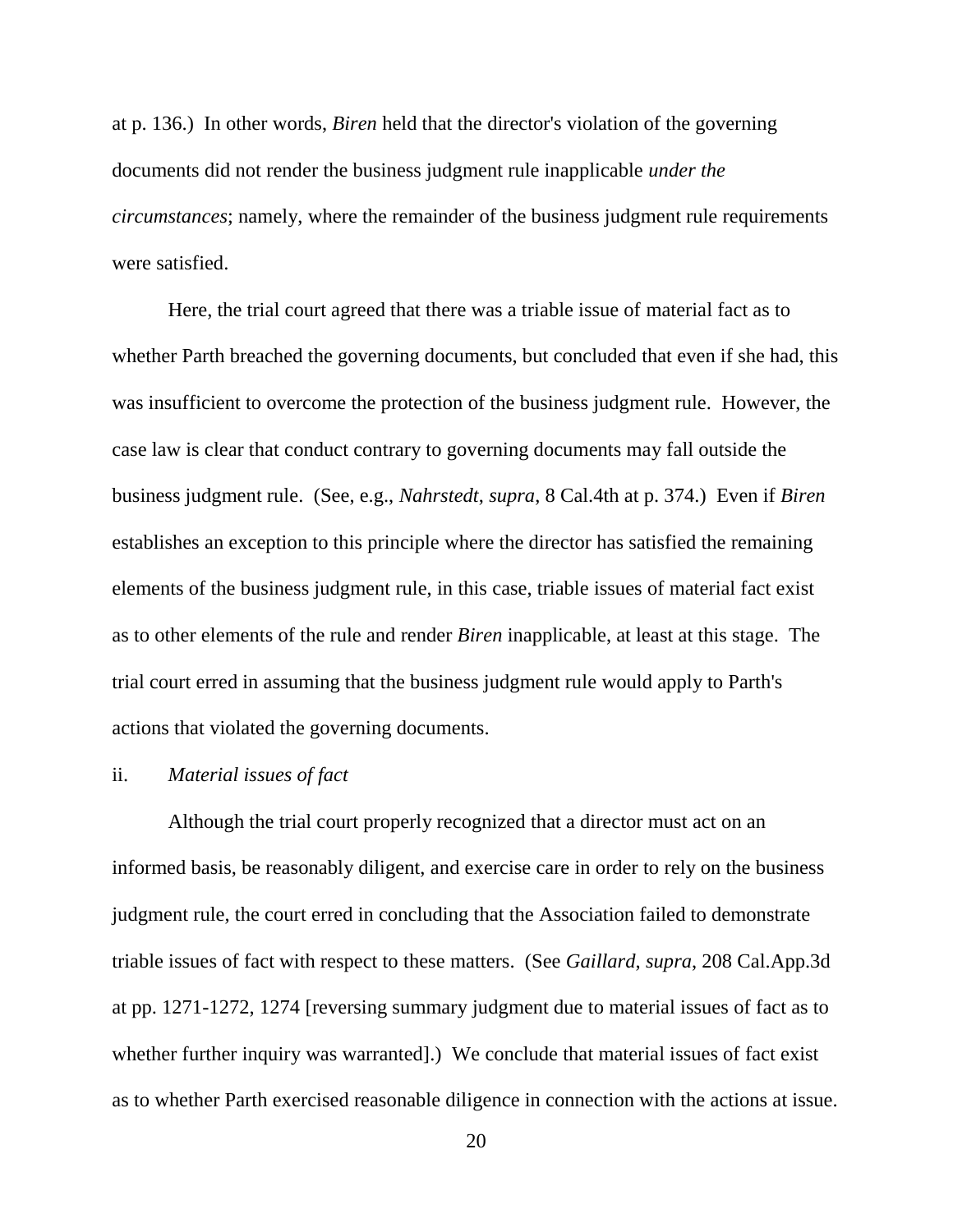First, with respect to the roofing repairs, Parth explained how she found Warren Roofing and testified at her deposition that Warren Roofing was licensed. However, during the same line of questioning, she displayed ignorance of the relationship between Warren Roofing and Bonded Roofing and admitted that she had not "investigate[d] anything" pertaining to whether Bonded Roofing was licensed. The Association also established that Parth retained a roofing contractor without any formal bid or contract, that the Board retained Bonded Roofing but paid Warren Roofing, that Warren Roofing may have significantly overcharged the Association for the work performed, and that this work was defective and required repair.<sup>7</sup> This evidence is sufficient to raise an issue as to Parth's diligence in investigating, retaining, and paying the roofers. (See *Affan*, *supra*, 189 Cal.App.4th at pp. 941, 943 [business judgment rule did not apply where, among other things, there was no evidence of a reasonable investigation into sewage work].) $8$ Parth's reliance on ApRoberts to review invoices does not resolve these issues. (See *Gaillard*, *supra*, 208 Cal.App.3d at p. 1271 [although the directors could rely upon the recommendations of outside counsel and the compensation committee, triable issues

 $\overline{a}$ 

<sup>7</sup> There also was no evidence of a written warranty for the roofing work. Layton testified at deposition that he provided a warranty, but did not indicate that it was written, and Parth contends only that she obtained a verbal warranty.

<sup>8</sup> The Association contends that both Warren Roofing and Bonded Roofing were unlicensed at the time the roofing work was done, while Parth maintains that Warren Roofing was licensed. We need not address this dispute. Although the existence of facts that the exercise of proper diligence might have disclosed (such as license status) may be relevant to whether Parth exhibited reasonable diligence (see *Berg & Berg Enterprises, LLC v. Boyle* (2009) 178 Cal.App.4th 1020, 1046), we conclude that her admission that she "did not investigate anything," in the context of a major repair project, is sufficient to raise a triable issue.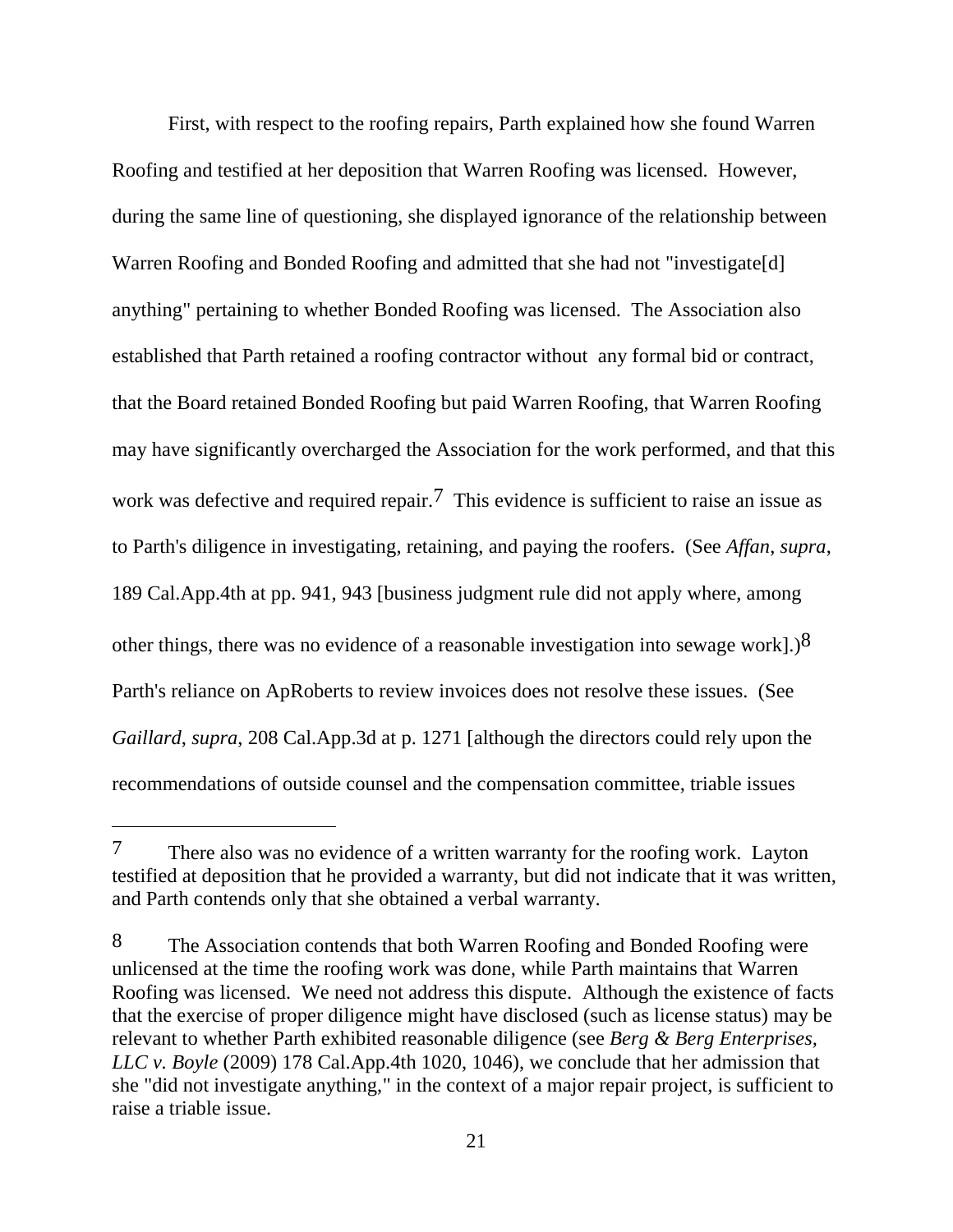existed as to whether further inquiry was still required under the circumstances].)

Second, the 2007 and 2010 promissory notes, secured by Association assets, similarly raise issues as to whether Parth proceeded on an informed basis. She relies on her belief that she had the authority to take out the loans, her lack of awareness that a member vote was required to encumber the assets of the Association, and that no one advised her that she lacked the authority or that membership approval was required. She also states in her declaration that she and two other Board members authorized her and ApRoberts to sign the 2010 note. However, as the Association points out, the governing documents require member approval for such debt and there is no record of such approval. Parth's deposition testimony also reflects that she did not know whether she had the authority under the governing documents to sign the loans, and that she made no effort to determine whether she had such authority. Whether Parth exercised sufficient diligence to inform herself of the Association's requirements pertaining to the loans at issue is a question for the trier of fact. (See *Gaillard*, *supra*, 208 Cal.App.3d at p. 1267; *id.* at p. 1271 [noting triable issue as to whether the "circumstances warranted a thorough review of the . . . agreements"].) Parth "cannot close [her] eyes" to matters as basic as the provisions of the CC&Rs and Bylaws of the Association and at the same time claim that she "exercis[ed] business judgment." (*Id*. at p. 1263.)

Third, as to Jesse's Landscaping, Parth indicated that three Board members, including herself, approved a five-year contract in 2010. However, the Association provided evidence that the governing documents require that a contract with a third party exceeding one year be approved by member vote. In addition, Parth acknowledged at her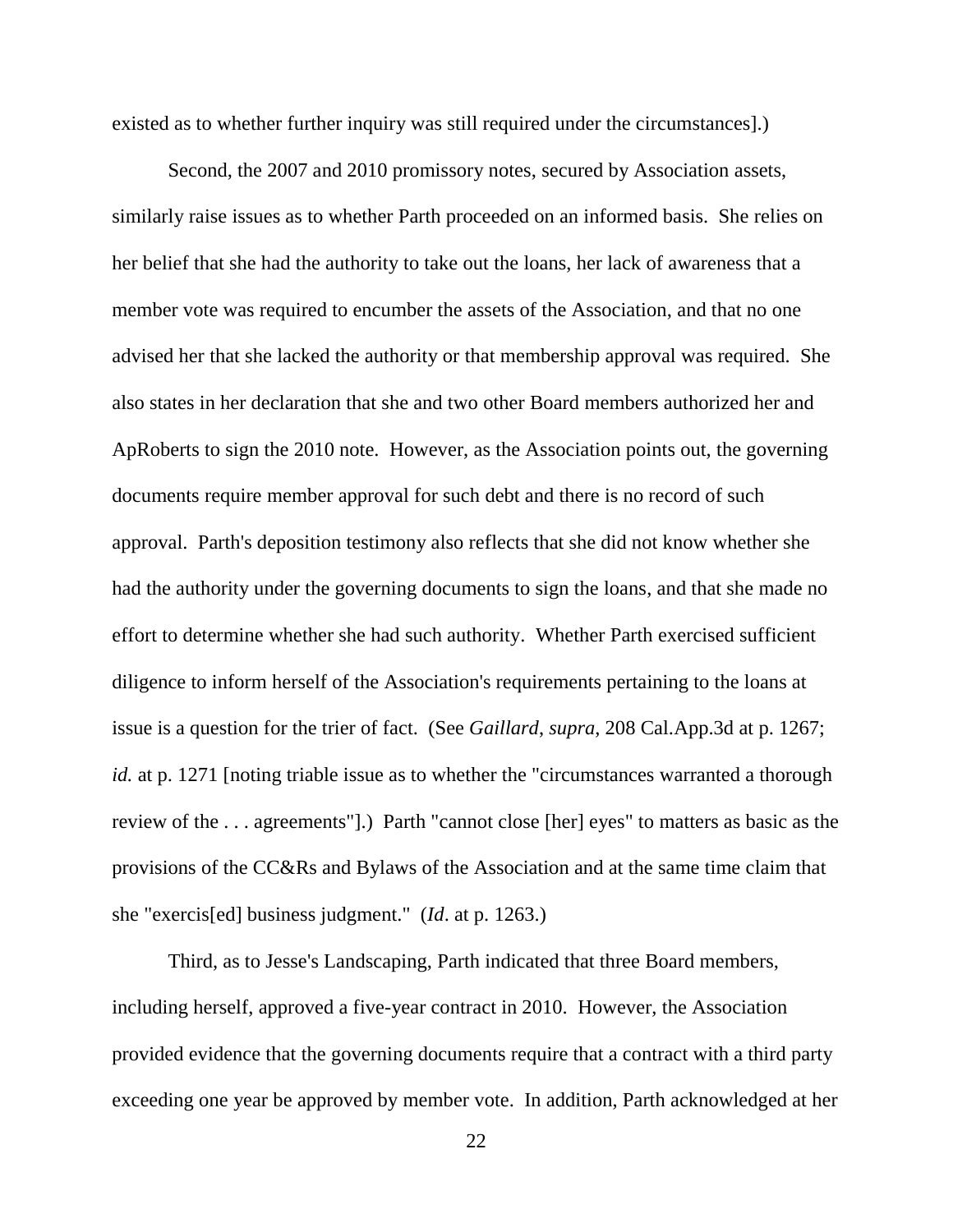deposition that she did not know whether she had the authority to sign a five-year contract, and that she had no understanding of what her authority was under the Bylaws. This evidence suggests that Parth may not have understood, nor made any effort to understand, whether the Board was permitted to authorize the Jesse's Landscaping contract without member approval. As with the loans, Parth's admitted lack of effort to inform herself of the extent of her authority in this regard is sufficient to establish a triable issue. (See *Gaillard*, *supra*, 208 Cal.App.3d at pp. 1263, 1267, 1271.)

Fourth, regarding the PPM termination, Parth explained that PPM's owner did not want PPM to be the management company for the Association any longer and that the Board subsequently voted to terminate PPM on July 16, 2011. However, the Association's evidence reflects that the Board had tabled the issue of the termination of PPM on July 9 and that Parth met with and hired Lyttleton Company, apparently without calling a Board meeting to vote on the matter. The timeline of these events is somewhat unclear, including whether Parth hired Lyttleton before the Board voted to terminate PPM, but we will not attempt to resolve such factual issues on summary judgment. Regardless of the timing, the evidence presented as to the matter raises questions as to whether Parth proceeded with reasonable diligence. (See *Gaillard*, *supra*, 208 Cal.App.3d at pp. 1271-1272; *Affan*, *supra*, 189 Cal.App.4th at pp. 941, 943.)

Finally, the Desert Security contract similarly calls into question Parth's diligence. Parth offered several explanations for her execution of the contract with Desert Security in January 2011, despite the Board's decision to consider bids from other companies for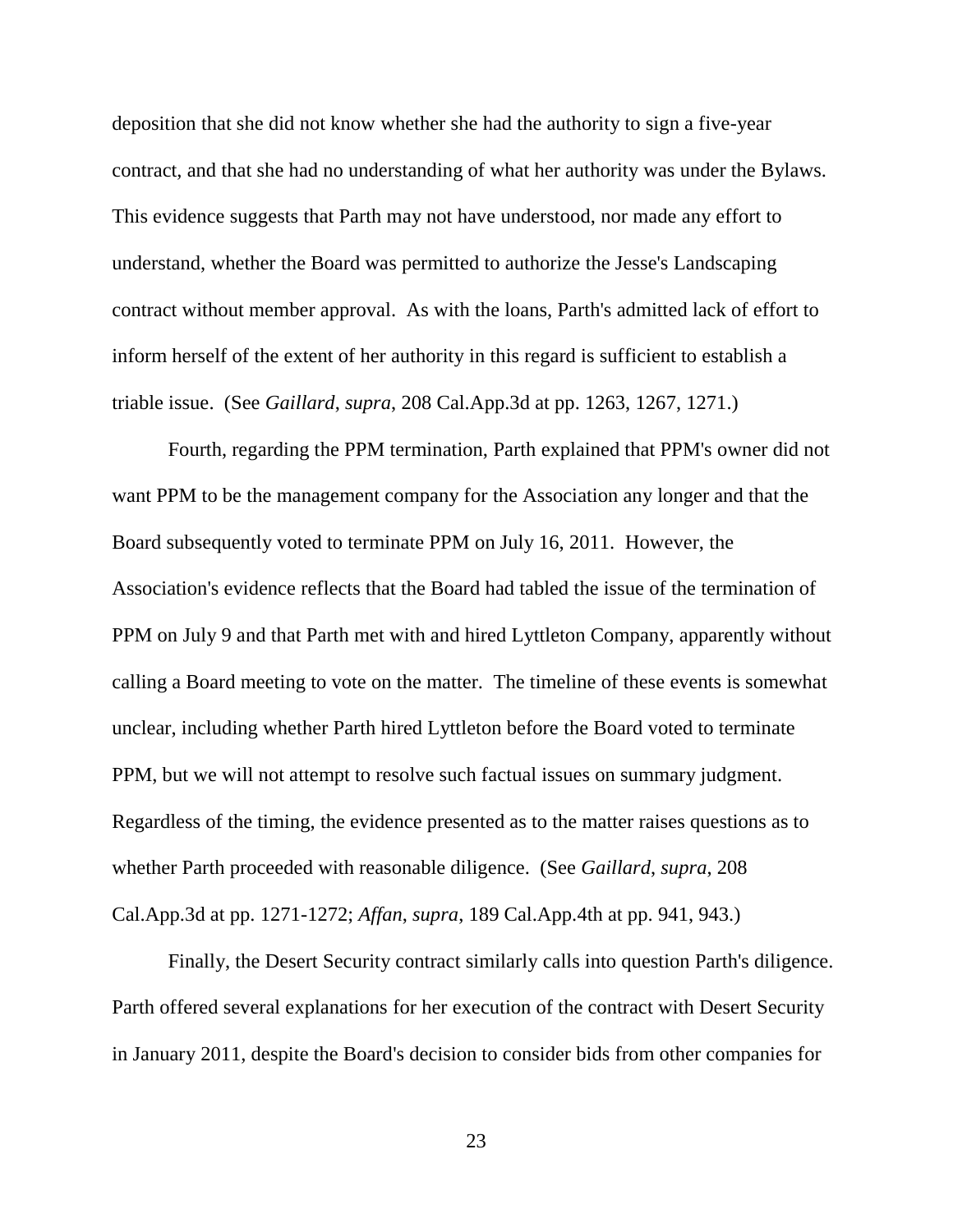security services. Some of her explanations were inconsistent,  $9$  and the Association's evidence cast doubt on all of them. With respect to Parth's stated belief that she had the authority to sign the contract, the Association provided evidence in other contexts (e.g., the promissory notes) that Parth failed to understand the scope of her authority; this same evidence suggests that she made no effort to ascertain what authority she did possess to conduct the business of the Association. The business judgment rule would not extend to such willful ignorance. (See *Gaillard*, *supra*, 208 Cal.App.3d at p. 1263.) Parth also indicated that at the time she signed the contract, the Board had tabled the security discussion and had not yet terminated Desert Protection. However, the Association provided evidence that Parth failed to bring the new contract to the attention of the Board or alert the Board to its existence, even after the security discussion had been reopened, thus calling into question Parth's explanations. This conduct raises serious questions as to Parth's diligence, particularly given the timing of the relevant events. (*Id*. at p. 1271 [noting the "nature" and "timing" of the agreements at issue].)

Although the trial court declined to address much of the Association's evidence, it did discuss the Desert Protection situation. The court stated that the Association disputed the basis for Parth's belief in her authority to sign the Desert Protection contract by citing the Bylaws, and concluded that this evidence did not controvert Parth's professed belief. While the Bylaws may not undermine Parth's *belief*, together with the Association's other

<sup>9</sup> For example, Parth indicated both that she believed nonwritten contracts would be automatically renewed and that she was "merely updating" the contract, without explaining why a new or updated contract would be necessary if the existing contract would automatically be renewed.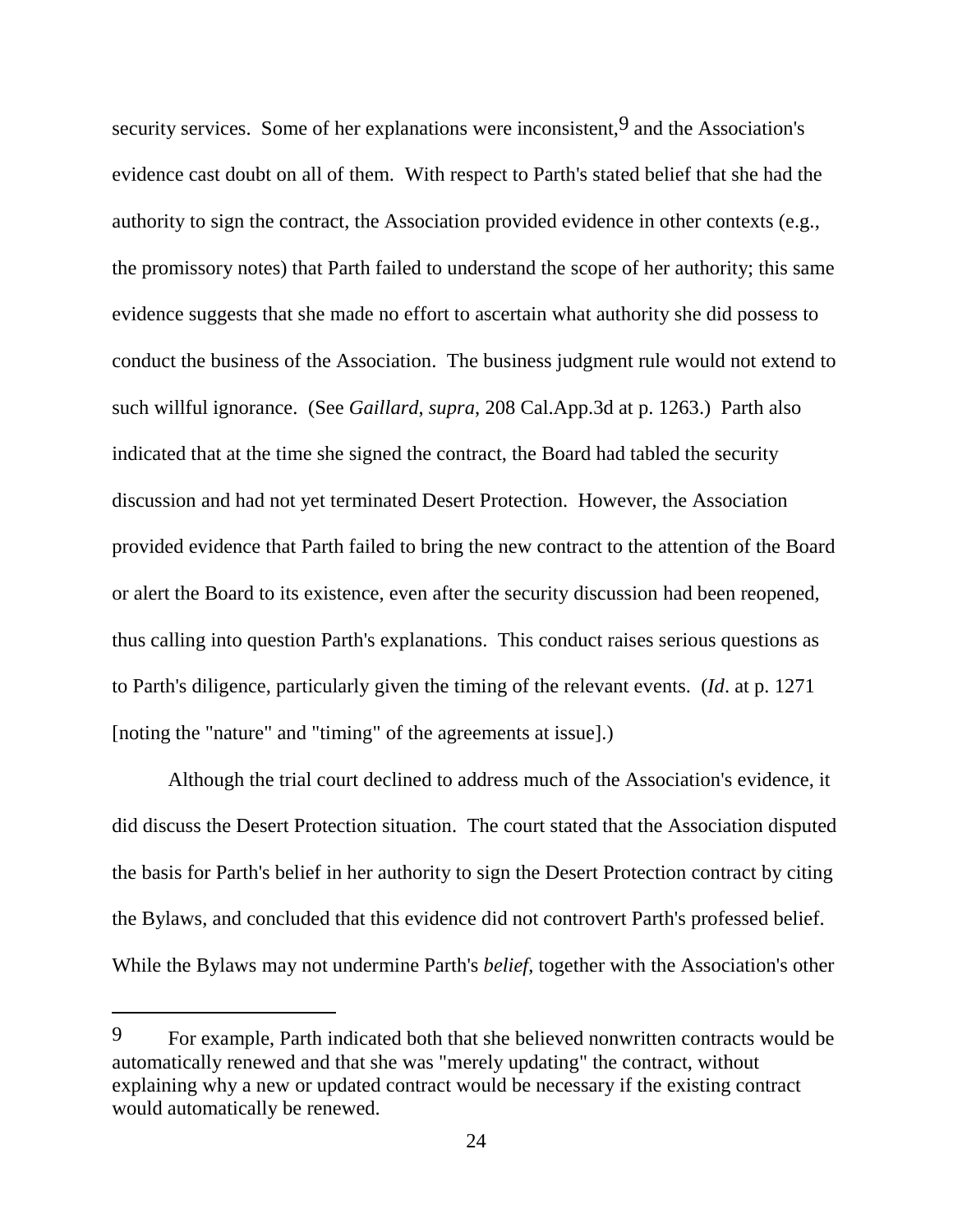evidence, they do demonstrate the existence of a triable issue of material fact as to whether Parth's proceeding on such belief—without keeping the Board informed showed reasonable diligence under the circumstances.

In sum, the Association produced evidence establishing the existence of triable issues of material fact as to whether Parth acted on an informed basis and with reasonable diligence, precluding summary judgment based on the business judgment rule. The trial court's erroneous conclusion that "there [was] no evidence that Parth did not use reasonable diligence" reflects a misapplication of the business judgment rule, summary judgment standards, or both. To the extent that the court viewed the Association's evidence regarding Parth's diligence as irrelevant, in light of her "belief[] in [her] authority to act and the need to act," the court failed to apply the reasonable diligence requirement in any meaningful way. Permitting directors to remain ignorant and to rely on their uninformed beliefs to obtain summary judgment would gut the reasonable diligence element of the rule and, quite possibly, incentivize directors to remain ignorant. To the extent that the trial court did consider the Association's evidence, but found it insufficient to establish a lack of diligence, the court improperly stepped into the role of fact finder and decided the merits of the issue.

In addition, the Association contends that courts treat diligence and good faith as intertwined, citing *Biren's* description of the trial court's finding that the director reasonably relied on information she believed to be correct as "tantamount" to a finding of good faith. (See *Biren*, *supra*, 102 Cal.App.4th at p. 136.) Our own research reveals that other courts similarly have considered diligence as part of the good faith inquiry.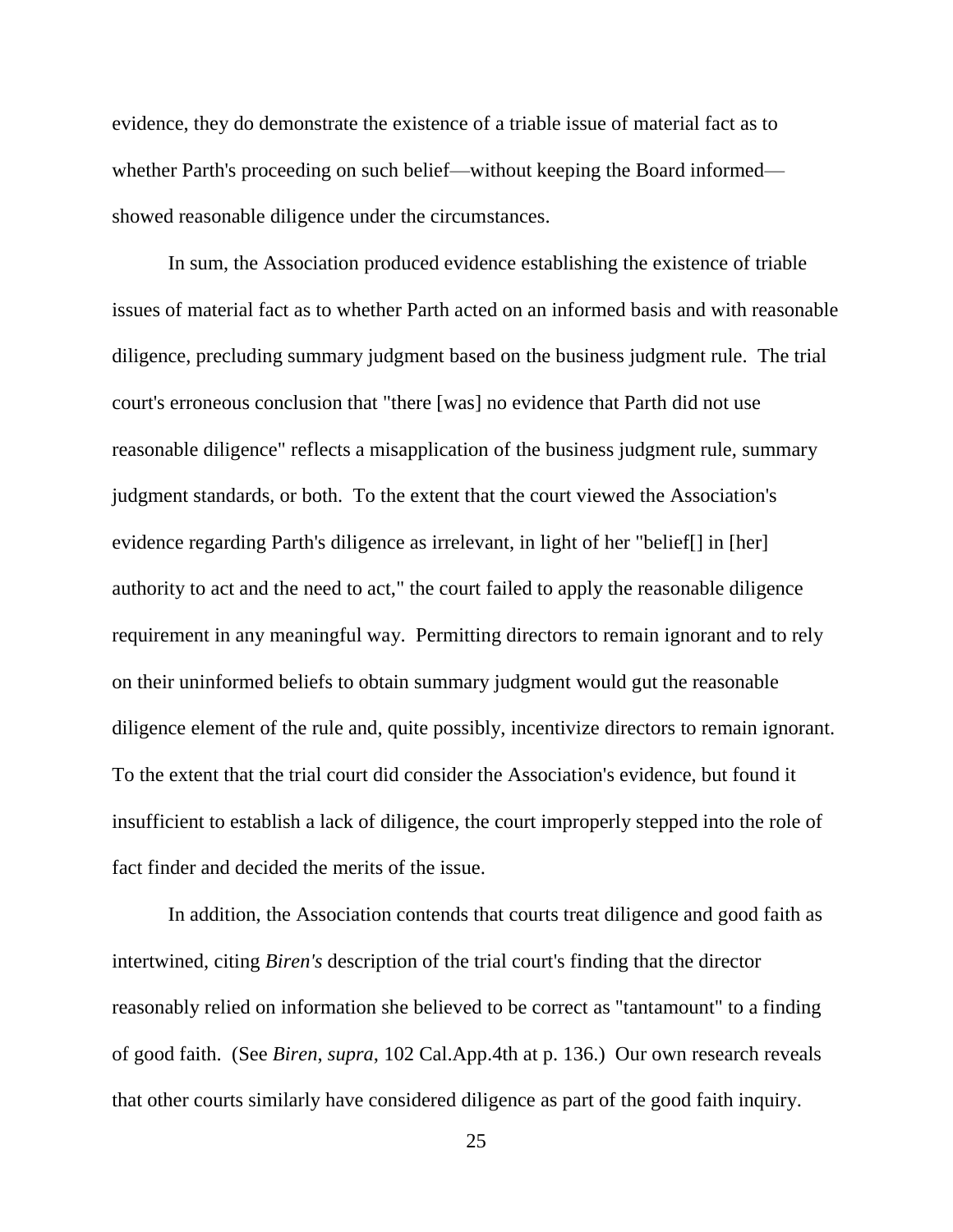(See, e.g., *Affan*, *supra*, 189 Cal.App.4th at p. 943 ["Nor was there evidence the Association acted 'in good faith . . . , because no one testified about the board's *decisionmaking process* . . . . [¶] [I]n *Lamden*, ample evidence demonstrated the association board engaged in the sort of reasoned decisionmaking that merits judicial deference. There is no such showing in the case before us."]; see also *Desaigoudar v. Meyercord* (2003) 108 Cal.App.4th 173, 189 ["[T]he court must look into the procedures employed and determine whether they were adequate or whether they were so inadequate as to suggest fraud or bad faith. That is, '[p]roof . . . that the investigation has been so restricted in scope, so shallow in execution, or otherwise so *pro forma* or halfhearted as to constitute a pretext or sham, consistent with the principles underlying the application of the business judgment doctrine, would raise questions of good faith or conceivably fraud which would never be shielded by that doctrine.' "].) In light of these authorities, we recognize that there may be a triable issue of material fact as to Parth's good faith, as well  $10$ 

<sup>10</sup> The Association also appears to challenge several other actions on the part of Parth, but fails to support its challenge with argument and/or specific authority. These actions include Parth's execution of the Board member Code of Conduct, certain purported violations of the Common Interest Open Meeting Act and Davis-Stirling Common Interest Development Act, and various facts pertaining to bad faith. We deem these matters forfeited. (*People v. Stanley* (1995) 10 Cal.4th 764, 793 (*Stanley*) [it is not the reviewing court's role to "construct a theory" for appellant: "[E]very brief should contain a legal argument with citation of authorities on the points made. If none is furnished on a particular point, the court may treat it as waived. . . ."].) In addition, because we conclude that the Association has established the existence of triable issues of material fact as to both the business judgment rule and the exculpatory provision of the CC&Rs, see discussion *post*, we need not reach its arguments under section 5047.5 and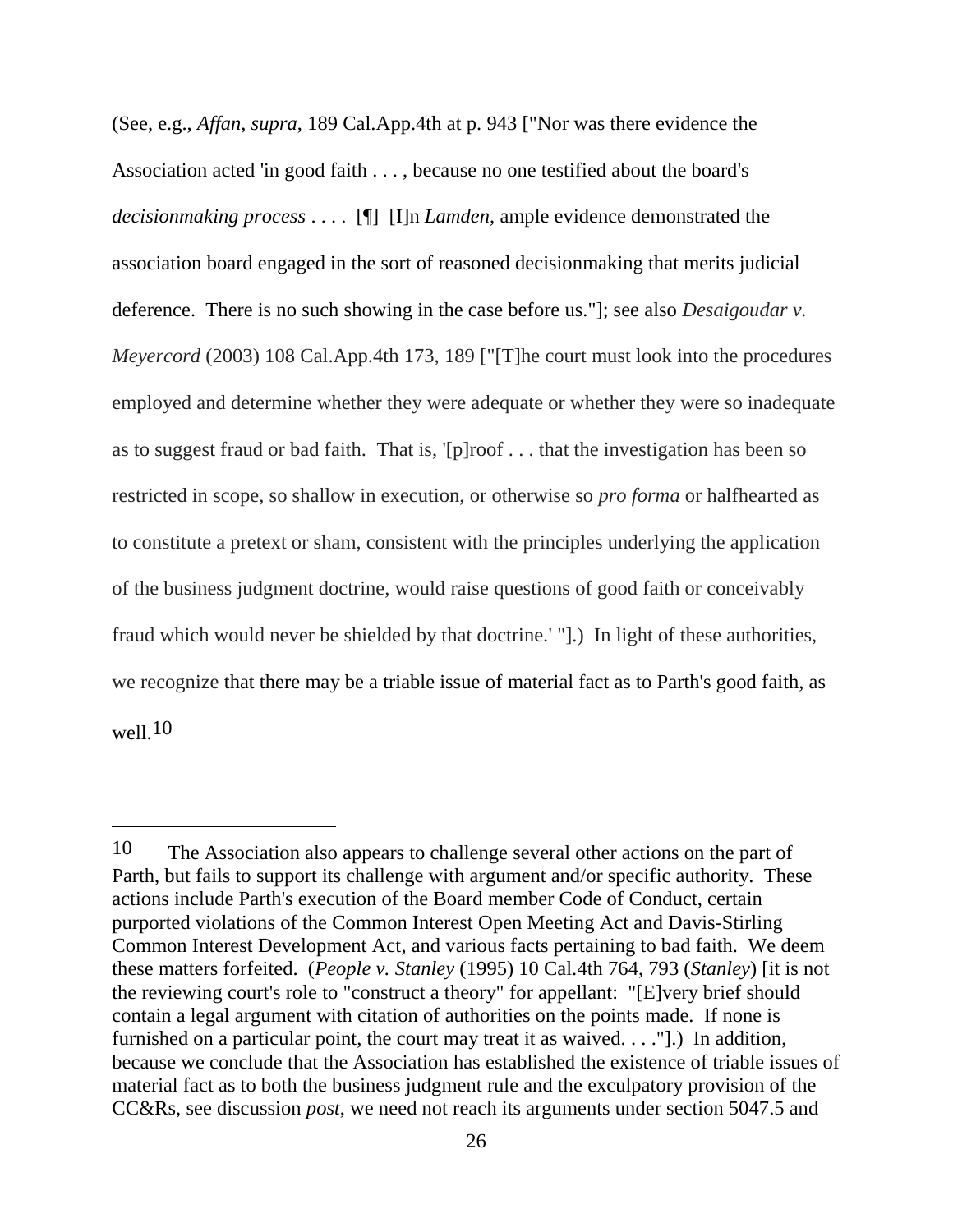#### iii. *Parth's contentions*

 $\overline{a}$ 

As a preliminary matter, Parth contends that "[v]irtually all of the evidence proffered in opposition to the motion for summary judgment was inadmissible," but cites only her own evidentiary objections, rather than any ruling by the trial court. She also does not offer any argument regarding the evidence itself, other than to state generally that evidence without foundation is inadmissible (and, with one exception not relevant here, does not identify any specific evidence). We conclude that Parth has forfeited these objections. (*Stanley*, *supra*, 10 Cal.4th at p. 793; *Del Real v. City of Riverside* (2002) 95 Cal.App.4th 761, 768 ["[I]t is counsel's duty to point out portions of the record that support the position taken on appeal . . . ."]; *ibid.* ["[A]ny point raised that lacks citation may, in this court's discretion, be deemed waived."].)

Turning to Parth's substantive arguments, we first address her contention that she displayed no bad faith. She relies on cases characterizing bad faith as intentional misconduct, encompassing fraud, conflicts of interest, and intent to serve an outside purpose. (See, e.g., *Barnes v. State Farm Mut. Auto. Ins. Co.* (1993) 16 Cal.App.4th 365, 379.) However, the Association's appeal focuses on Parth's failure to exercise reasonable diligence, so establishing an absence of evidence of intentional misconduct unrelated to diligence does not undermine the Association's arguments.

Next, Parth suggests that the Association's concerns with respect to her lack of diligence in securing a roofing contractor sound in negligence, contending that "a

Civil Code section 5800 or its argument that Parth is estopped from claiming ignorance of the governing documents.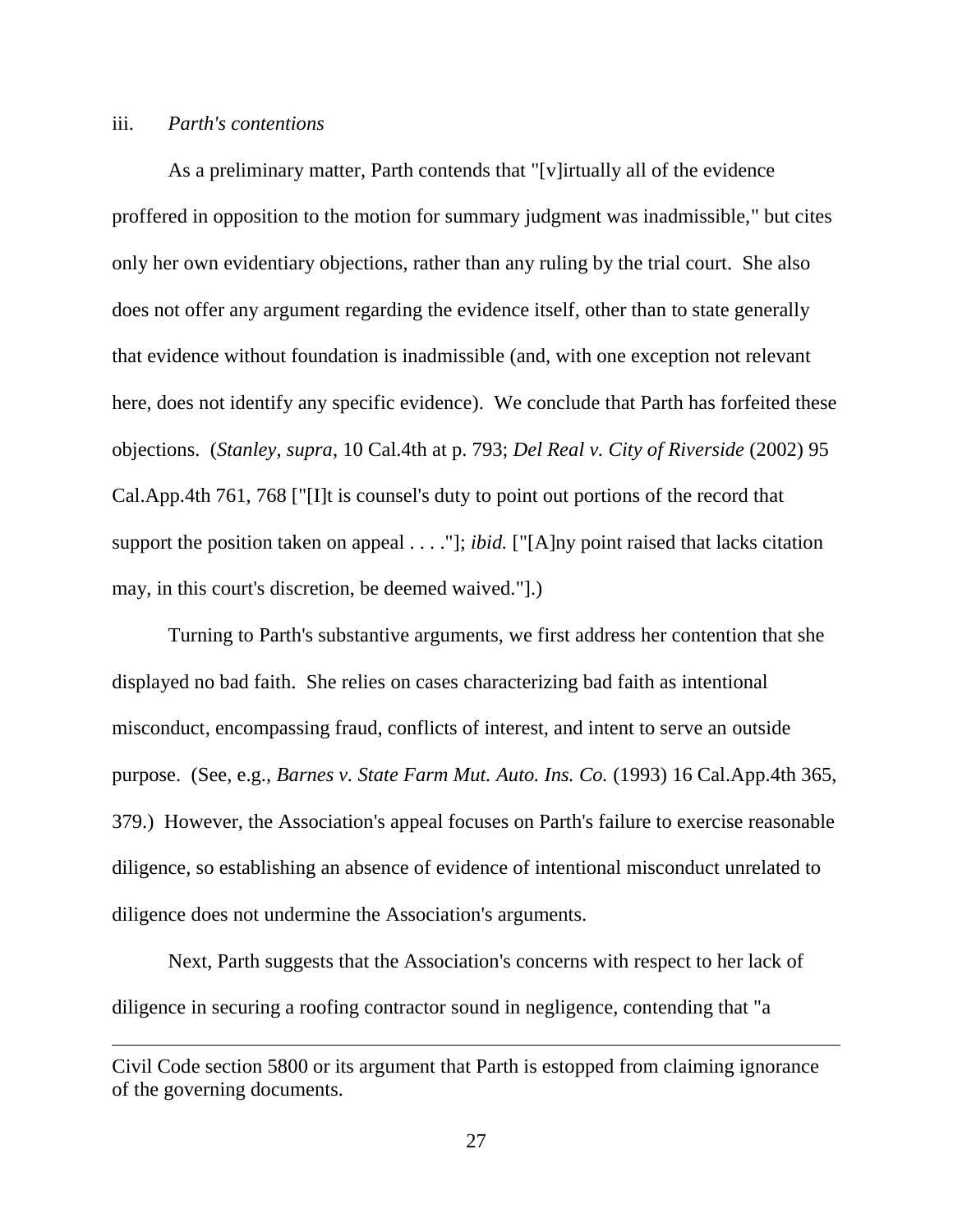director's conduct or decisions are not judged according to a negligence standard." (Boldface omitted.) However, as the authorities discussed *ante* make clear, there is "no conflict" between the business judgment rule and negligence, and application of that rule "presuppose[s] that . . . reasonable diligence [] has in fact been exercised." (*Gaillard*, *supra*, 208 Cal.App.3d at pp. 1263-1264, quoting *Burt*, *supra*, 237 Cal.App.2d at pp. 852- 853; *Affan*, *supra*, 189 Cal.App.4th at p. 941.)

Parth's reliance on the exculpatory clause of the Association's CC&Rs is similarly unpersuasive. She contends that even if she exceeded her authority, the "only condition for the stated contractual immunity is that the board members perform their duties in 'good faith, and without willful or intentional misconduct.' " However, she fails to address the immediately preceding clause, which requires that the director act "upon the basis of such information as may be possessed by [her]." This language is arguably analogous to the business judgment rule's reasonable diligence requirement. (*Gaillard*, *supra*, 208 Cal.App.3d at pp. 1263-1264.) At minimum, even if the exculpatory provision did not obligate Parth to obtain additional information regarding particular undertakings, it surely contemplated that she would familiarize herself with information already in her possession—such as the governing documents of the Association. Further, both the business judgment rule and the exculpatory clause of the CC&Rs require good faith and, as discussed *ante*, an absence of diligence may reflect a lack of good faith. Given this overlap, we conclude that at least some of the triable issues of material fact that bar summary judgment with respect to the business judgment rule similarly preclude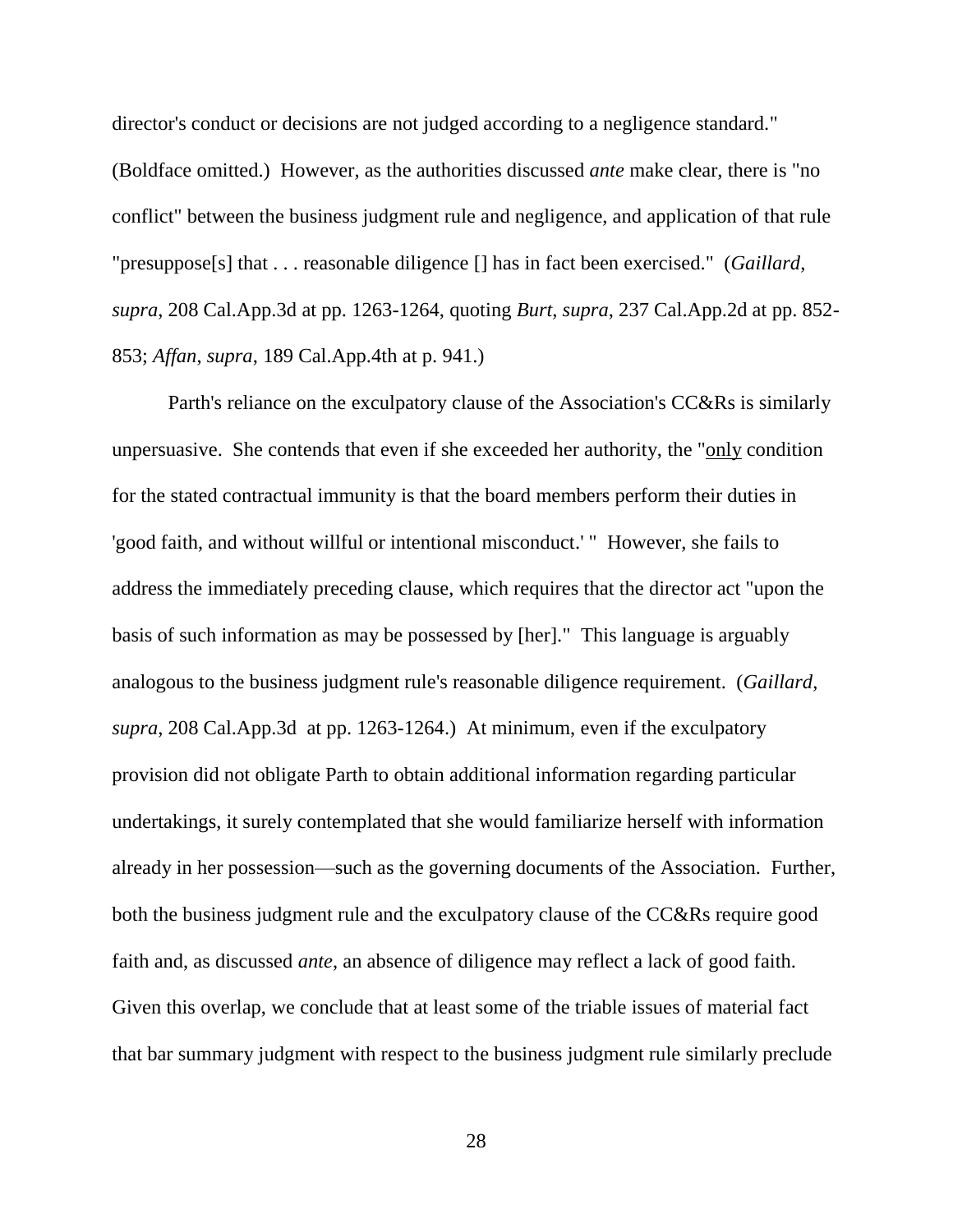it as to the exculpatory clause.<sup>11</sup>

Finally, we address Parth's contention that the Association's claim is time barred to the extent that it concerns events that occurred prior to May 22, 2008. Parth contends that there is a four-year statute of limitations for a breach of fiduciary duty claim and that admissible evidence is required to support the claim, but does not explain how these principles would permit her to obtain summary judgment as to a portion of a cause of action. We agree with the Association both that Parth's attempt to apply the statute of limitations to obtain judgment on a part of its breach of fiduciary duty claim is improper and that the existence of material questions of fact preclude resolution of statute of limitations issues at this juncture. (See *McCaskey v. California State Automobile Assn.* (2010) 189 Cal.App.4th 947, 975 ["there can be no summary adjudication of less than an entire cause of action . . . . If a cause of action is not shown to be barred in its entirety, no order for summary judgment—or adjudication—can be entered."]; *Jolly v. Eli Lilly & Co.* (1988) 44 Cal.3d 1103, 1112 ["resolution of the statute of limitations issue is normally a question of fact"].)

<sup>11</sup> We reject Parth's claim that the Association waived the exculpatory clause issue. Although the Association did not address the issue until its reply brief, it takes the position on reply that the exculpatory clause is "a recitation of the business judgment rule." Parth, meanwhile, relied on the same undisputed facts to support both issues. Under the circumstances, we see no reason to preclude the Association from relying on its business judgment rule arguments and evidence for the exculpatory clause issue.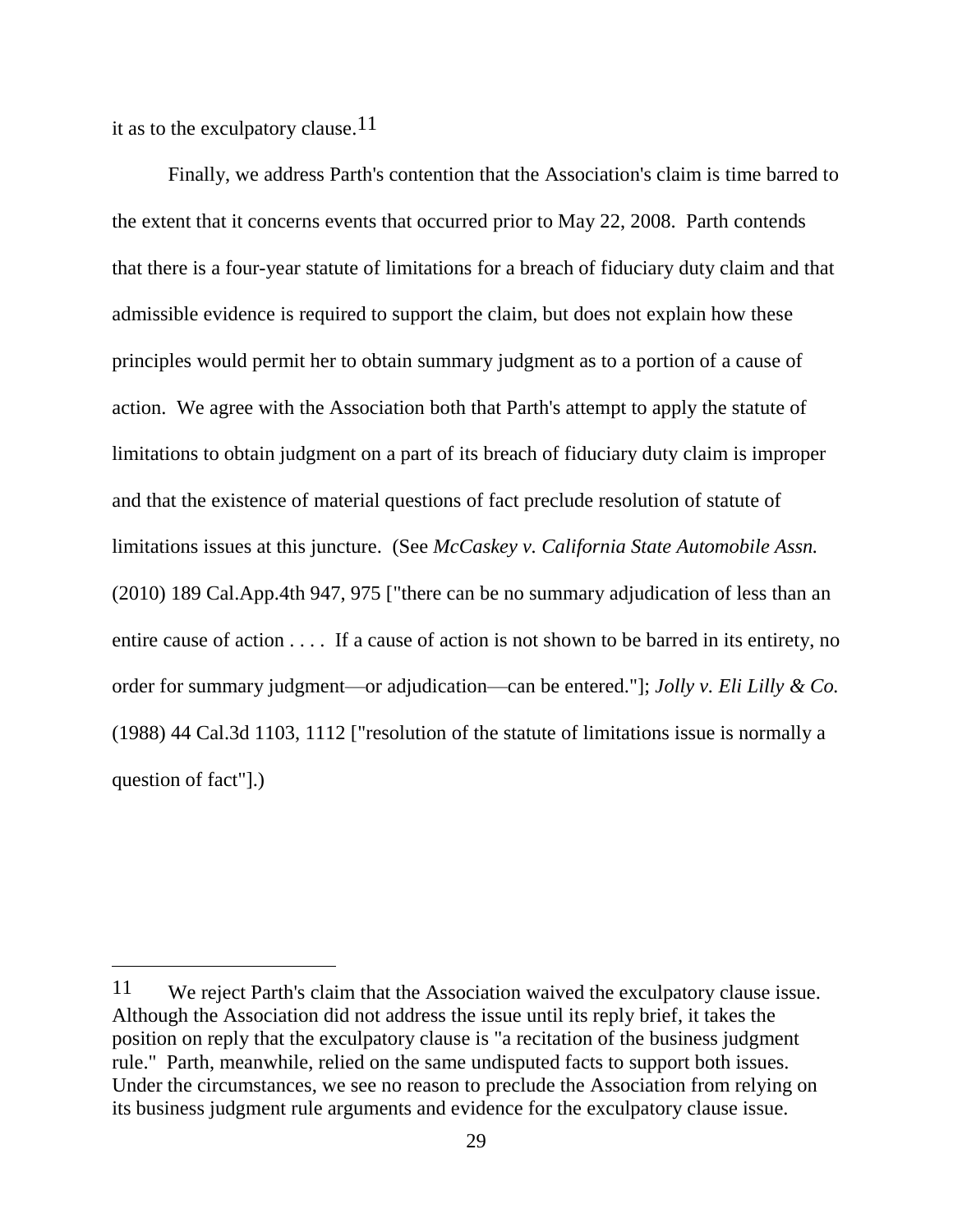#### B. *Demurrer*

The Association contends that the trial court erroneously granted Parth's demurrer to its cause of action for breach of governing documents, without leave to amend.

#### 1. *Governing law*

We review a ruling sustaining a demurrer de novo, exercising independent judgment as to whether the complaint states a cause of action as a matter of law. (*Desai v. Farmers Ins. Exchange* (1996) 47 Cal.App.4th 1110, 1115.) "We affirm the judgment if it is correct on any ground stated in the demurrer, regardless of the trial court's stated reasons." (*Fremont Indemnity Co. v. Fremont General Corp.* (2007) 148 Cal.App.4th 97, 111.) Further, " '[i]f another proper ground for sustaining the demurrer exists, this court will still affirm the demurrer[ ] . . . . " (*Jocer Enterprises, Inc. v. Price* (2010) 183 Cal.App.4th 559, 566.)

When a demurrer is sustained without leave to amend, "we decide whether there is a reasonable possibility that the defect can be cured by amendment: if it can be, the trial court has abused its discretion and we reverse; if not, there has been no abuse of discretion and we affirm. [Citations.] The burden of proving such reasonable possibility is squarely on the plaintiff." (*Blank v. Kirwan* (1985) 39 Cal.3d 311, 318 (*Blank*).)

## 2. *Application*

With respect to the Association's cause of action for breach of governing documents, the trial court ruled: "The HOA has not alleged that Parth breached any covenant. The only sections of the governing documents referred to in the cross-complaint are bylaws that deal with the Boards [*sic*] transaction of the Associations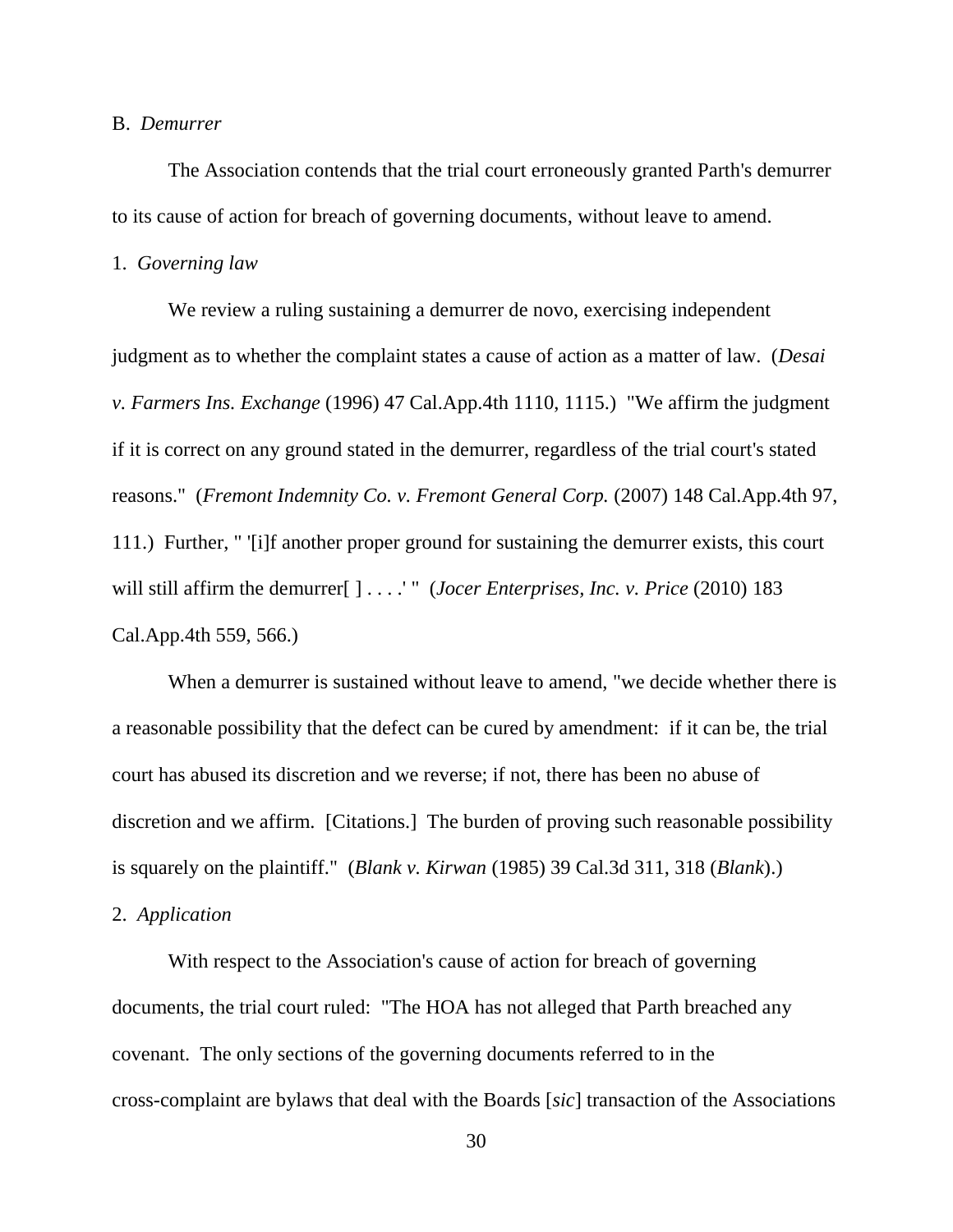[*sic*] business affairs 7-11. These sections describe how the Board acts. It . . . does not appear that they are covenants between the HOA and individual members that the HOA may sue to enforce."

First, the Association does not cite only the Bylaws; it also cites the CC&R provision reserving authority over the Association's affairs to the Board. In any event, we see no reason why the governing document provisions would be unenforceable as to Parth, an owner and Association member who was serving as president and was a member of the Board. (See Civ. Code, § 5975, subd. (a) ["The covenants and restrictions in the declaration shall be enforceable equitable servitudes . . . and bind all owners" and generally "may be enforced by  $\dots$  the association"], subd. (b) ["A governing document other than the declaration may be enforced by the association against an owner"]; see also, e.g., *Biren*, *supra*, 102 Cal.App.4th at p. 141 [affirming judgment against director for breach of shareholder agreement]; *Briano v. Rubio* (1996) 46 Cal.App.4th 1167, 1172, 1180 [affirming judgment against directors for violation of articles of incorporation].)

Regardless, as Parth argues, the cause of action for breach of governing documents appears to be duplicative of the cause of action for breach of fiduciary duty. This court has recognized this as a basis for sustaining a demurrer. (See *Rodrigues v. Campbell Industries* (1978) 87 Cal.App.3d 494, 501 [finding demurrer was properly sustained without leave to amend as to cause of action that contained allegations of other causes and "thus add[ed] nothing to the complaint by way of fact or theory of recovery"]; see also *Award Metals, Inc. v. Superior Court* (1991) 228 Cal.App.3d 1128, 1135 [Second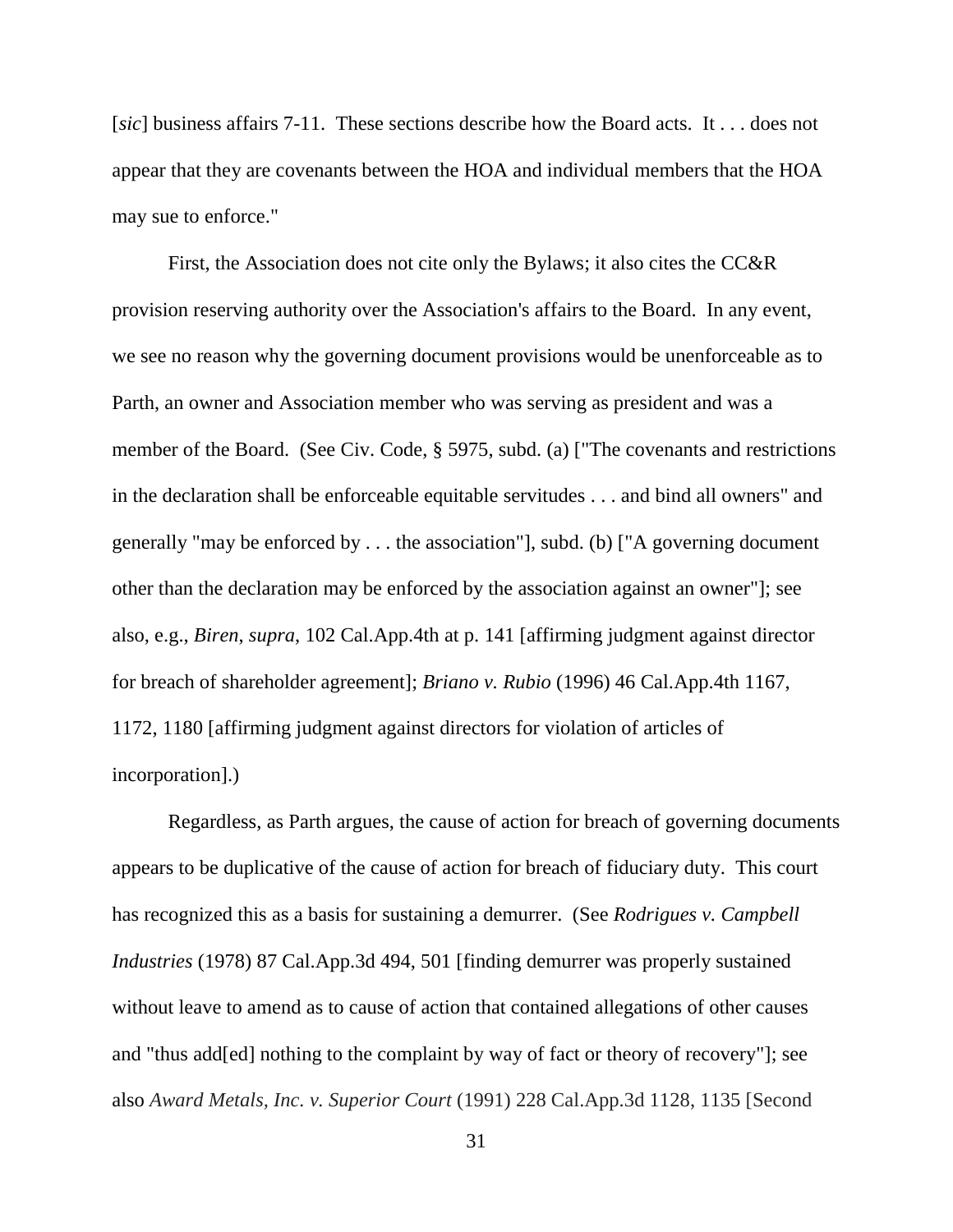Appellate District, Division Four; demurrer should have been sustained as to duplicative causes of action].)<sup>12</sup> The Association does not address Parth's argument or explain how its document claim differs from the fiduciary breach claim. We conclude that the trial court properly sustained the demurrer.

Second, the burden is on the Association to articulate how it could amend its pleading to render it sufficient. (*Blank*, *supra*, 39 Cal.3d at p. 318; *Goodman v. Kennedy* (1976) 18 Cal.3d 335, 349 ["Plaintiff must show in what manner he can amend his complaint and how that amendment will change the legal effect of his pleading."].) The Association offers no argument on this point and we therefore conclude that it has forfeited the issue. (*Stanley*, *supra*, 10 Cal.4th at p. 793.)

<sup>12</sup> But see *Blickman Turkus, LP v. MF Downtown Sunnyvale*, *LLC* (2008) 162 Cal.App.4th 858, 890 (Sixth Appellate District) (finding that duplication is not grounds for demurrer and that a motion to strike is the proper way to address duplicative material).